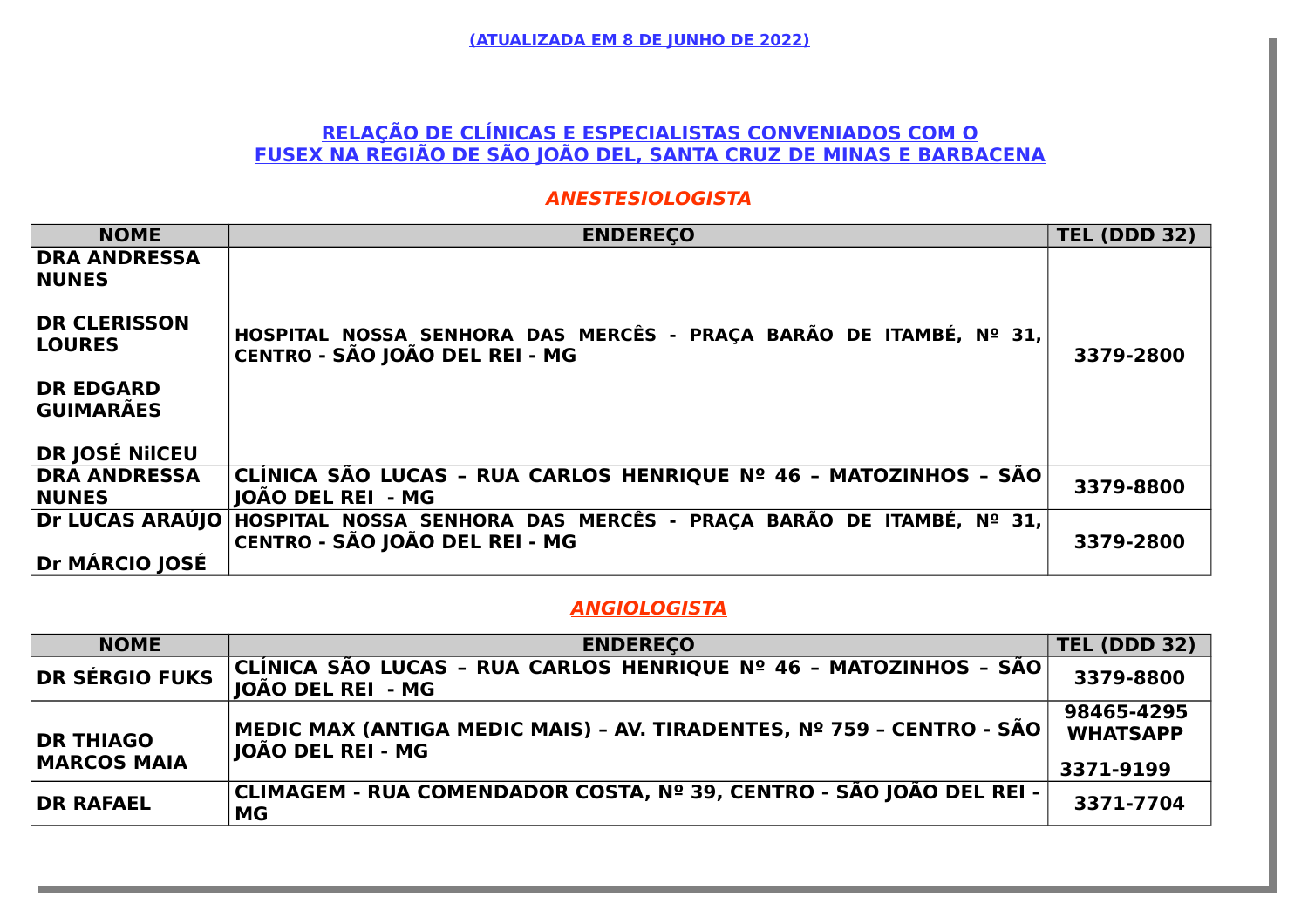### **CARDIOLOGISTA**

| <b>NOME</b>                                                                                                                                          | <b>ENDEREÇO</b>                                                                                            | <b>TEL (DDD 32)</b>                                    |
|------------------------------------------------------------------------------------------------------------------------------------------------------|------------------------------------------------------------------------------------------------------------|--------------------------------------------------------|
| <b>DR CARLOS</b><br><b>HENRIQUE</b>                                                                                                                  | MEDIC MAX (ANTIGA MEDIC MAIS) - AV. TIRADENTES, Nº 759 - CENTRO - SÃO<br><b>IOÃO DEL REI - MG</b>          | 98465-4295<br><b>WHATSAPP</b><br>3371-9199             |
| <b>DR DANIEL</b><br><b>FURTADO</b><br><b>DR MARCOS</b><br><b>TÚLIO</b><br><b>DRA RAIANA</b><br><b>FORTUNA</b><br><b>DRA VIVIAN DA</b><br><b>MOTA</b> | INSTITUTO DE CARDIOLOGIA DE BARBACENA LTDA, RUA NORMA STEFANI, Nº<br>90 - CENTRO - BARBACENA - MG          | 3331-5091                                              |
| <b>DR CARLOS</b><br><b>HENRIQUE</b>                                                                                                                  | CLÍNICA SÃO LUCAS - RUA CARLOS HENRIQUE Nº 46 - MATOZINHOS - SÃO<br><b>JOÃO DEL REI - MG</b>               | 3379-8800                                              |
| <b>DR CARLOS</b><br><b>HENRIQUE</b><br><b>FOSTER</b>                                                                                                 | CIAM - AVENIDA ANDRADE REIS (PRÉDIO DA SANTA CASA) - CENTRO - SÃO<br>JOÃO DEL REI - MG                     | 3379-2043<br>3379-2060<br><b>WHATSAP</b><br>98408-9880 |
| DRA BRISA D'<br><b>LOUAR</b><br><b>DR CLÁUDIO</b>                                                                                                    | HOSPITAL NOSSA SENHORA DAS MERCÊS - PRAÇA BARÃO DE ITAMBÉ, Nº 31,<br><b>CENTRO - SÃO JOÃO DEL REI - MG</b> |                                                        |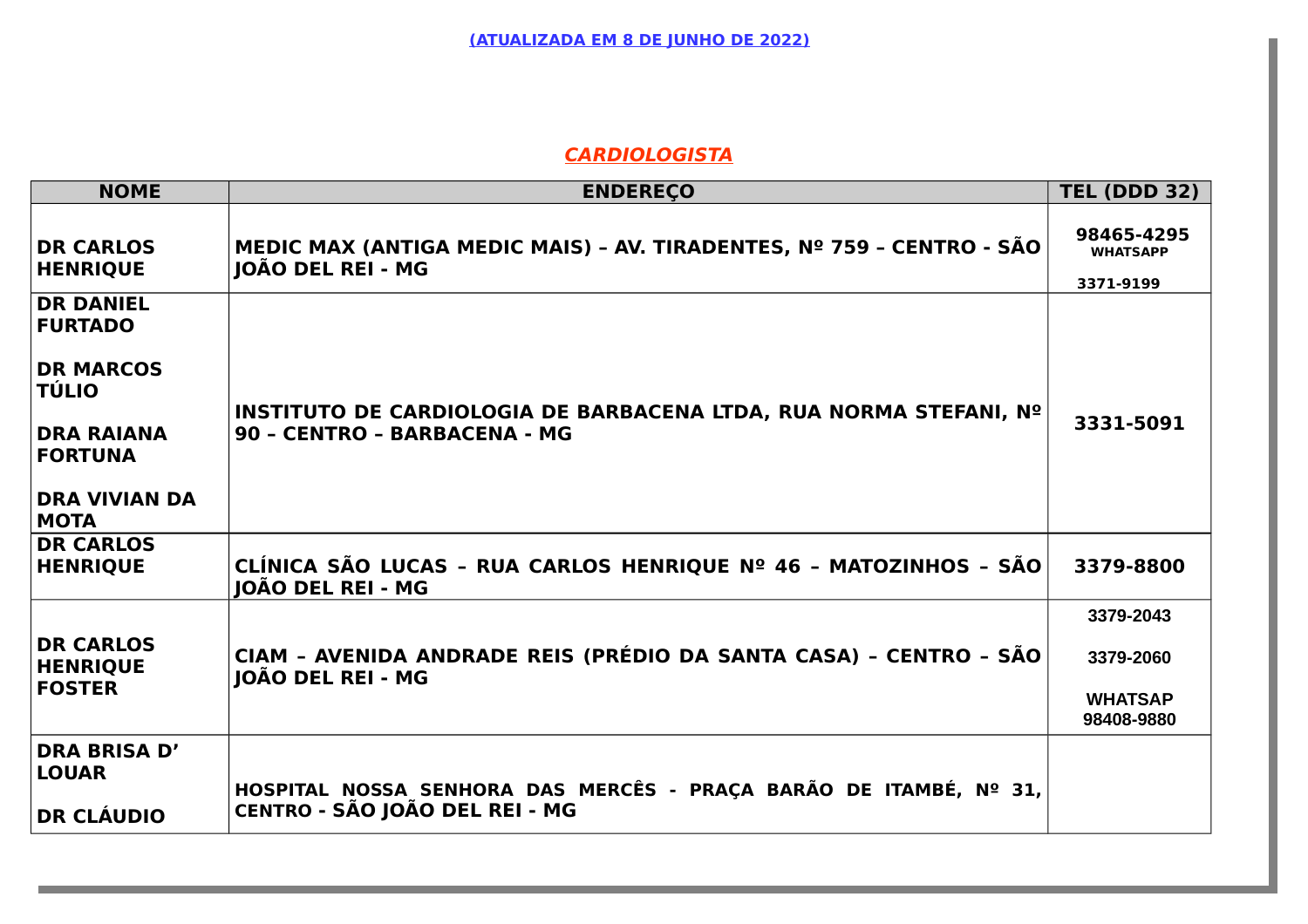| <b>ALOÍSIO</b>                          |                                                                                                                                                                   |           |
|-----------------------------------------|-------------------------------------------------------------------------------------------------------------------------------------------------------------------|-----------|
| <b>DRA CRISTIANE</b><br><b>TEIXEIRA</b> |                                                                                                                                                                   |           |
| <b>DRA DAYANA</b><br><b>MARA</b>        |                                                                                                                                                                   |           |
| <b>DR FAUSTO REGIS</b>                  |                                                                                                                                                                   |           |
| <b>DR FELIPE</b><br><b>AFRÂNIO</b>      |                                                                                                                                                                   | 3379-2800 |
| <b>DR JOSÉ AROLDO</b><br><b>RESENDE</b> |                                                                                                                                                                   |           |
| <b>DRA MAURÍLIA</b><br><b>APARECIDA</b> |                                                                                                                                                                   |           |
| <b>SANTA CASA</b>                       | PARA PROCEDIMENTOS A SEREM REALIZADOS NA SANTA CASA O BENEFICIÁRIO PODERÁ LIGAR PARA<br>O SETOR DE CARDILOGIA E VERIFICAR SE EXISTE MÉDICO CONVENIADO COM O FuSEx | 3379-2000 |

# **CANCEROLOGIA CLÍNICA**

| <b>NOME</b>   | <b>ENDERECO</b>                                                                                                   | <b>TEL (DDD 32)</b> |
|---------------|-------------------------------------------------------------------------------------------------------------------|---------------------|
|               |                                                                                                                   | 3379-2043           |
| DR JOÃO PAULO | $ \mathsf{CIAM}\>$ - AVENIDA ANDRADE REIS (PRÉDIO DA SANTA CASA) - CENTRO - SÃO $ \>$<br><b>IOÃO DEL REI - MG</b> | 3379-2060           |
|               |                                                                                                                   | <b>WHATSAP</b>      |
|               |                                                                                                                   | 98408-9880          |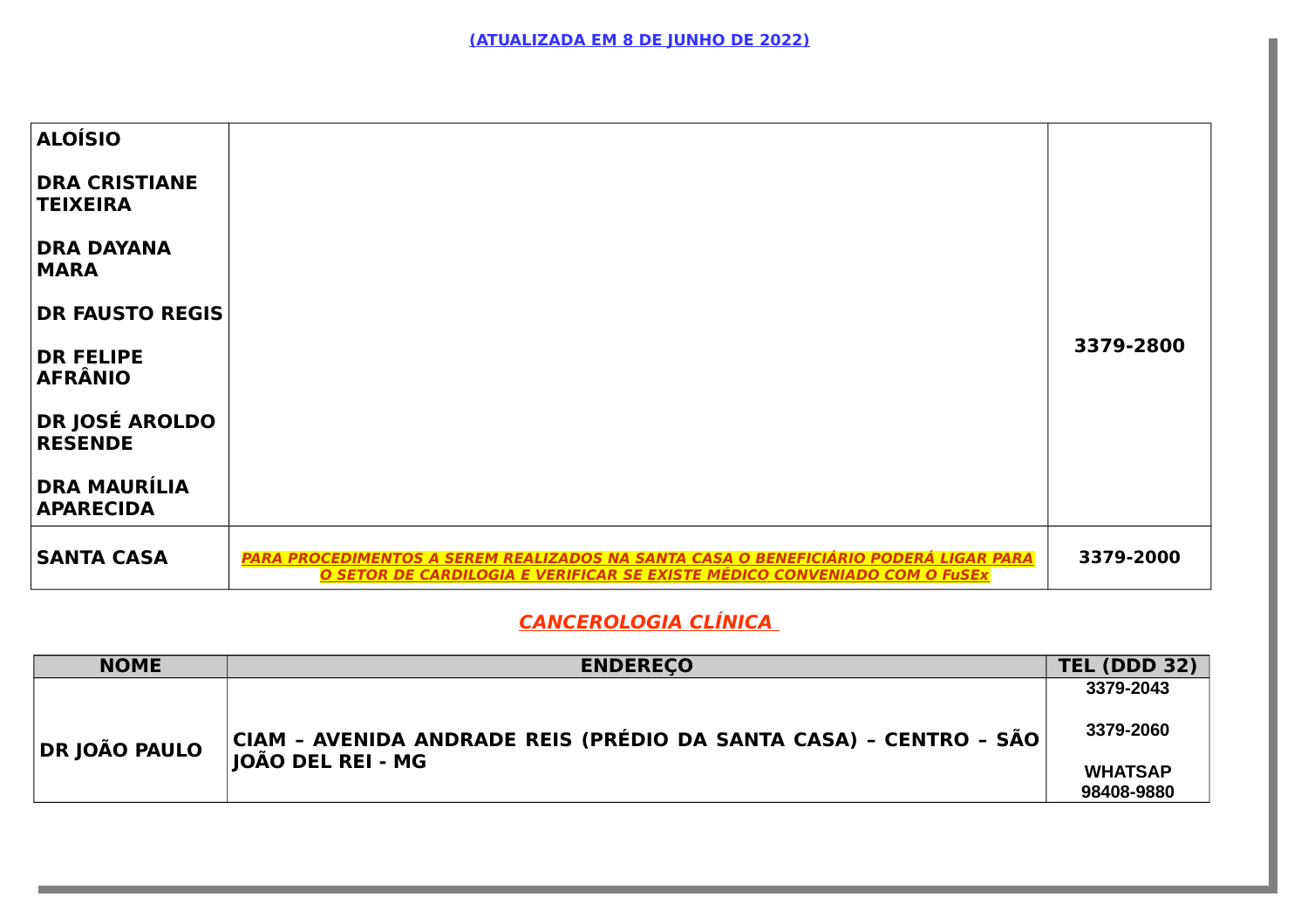# **CIRURGIA GERAL / PLÁSTICA**

| <b>NOME</b>                                                                                                                                                                                                                                        | <b>ENDEREÇO</b>                                                                        | <b>TEL (DDD 32)</b>                                    |
|----------------------------------------------------------------------------------------------------------------------------------------------------------------------------------------------------------------------------------------------------|----------------------------------------------------------------------------------------|--------------------------------------------------------|
| <b>DR BERNARDO</b><br><b>ALVES</b><br><b>CABEÇA E</b><br><b>PESCOÇO)</b>                                                                                                                                                                           | CIAM - AVENIDA ANDRADE REIS (PRÉDIO DA SANTA CASA) - CENTRO - SÃO<br>JOÃO DEL REI - MG | 3379-2043<br>3379-2060<br><b>WHATSAP</b><br>98408-9880 |
| <b>DR BERNARDO</b><br><b>SILVA</b><br><b>DR WILLER</b><br><b>PASTORINI</b><br><b>DR CÉSAR TAYER</b><br><b>DR JUAREZ LEITE</b><br><b>DR JULIANO DOS</b><br><b>SANTOS</b><br><b>DRA LUDMILA</b><br><b>LEITE</b><br><b>DR RODRIGO</b><br><b>LEITE</b> | CLÍNICA SÃO LUCAS - RUA CARLOS HENRIQUE Nº 46 - MATOZINHOS - SÃO<br> JOÃO DEL REI - MG | 3379-8800                                              |
| <b>DR AIRTON</b><br><b>ZANETTI</b>                                                                                                                                                                                                                 | CIAM - AVENIDA ANDRADE REIS (PRÉDIO DA SANTA CASA) - CENTRO - SÃO<br>JOÃO DEL REI - MG | 3379-2043<br>3379-2060                                 |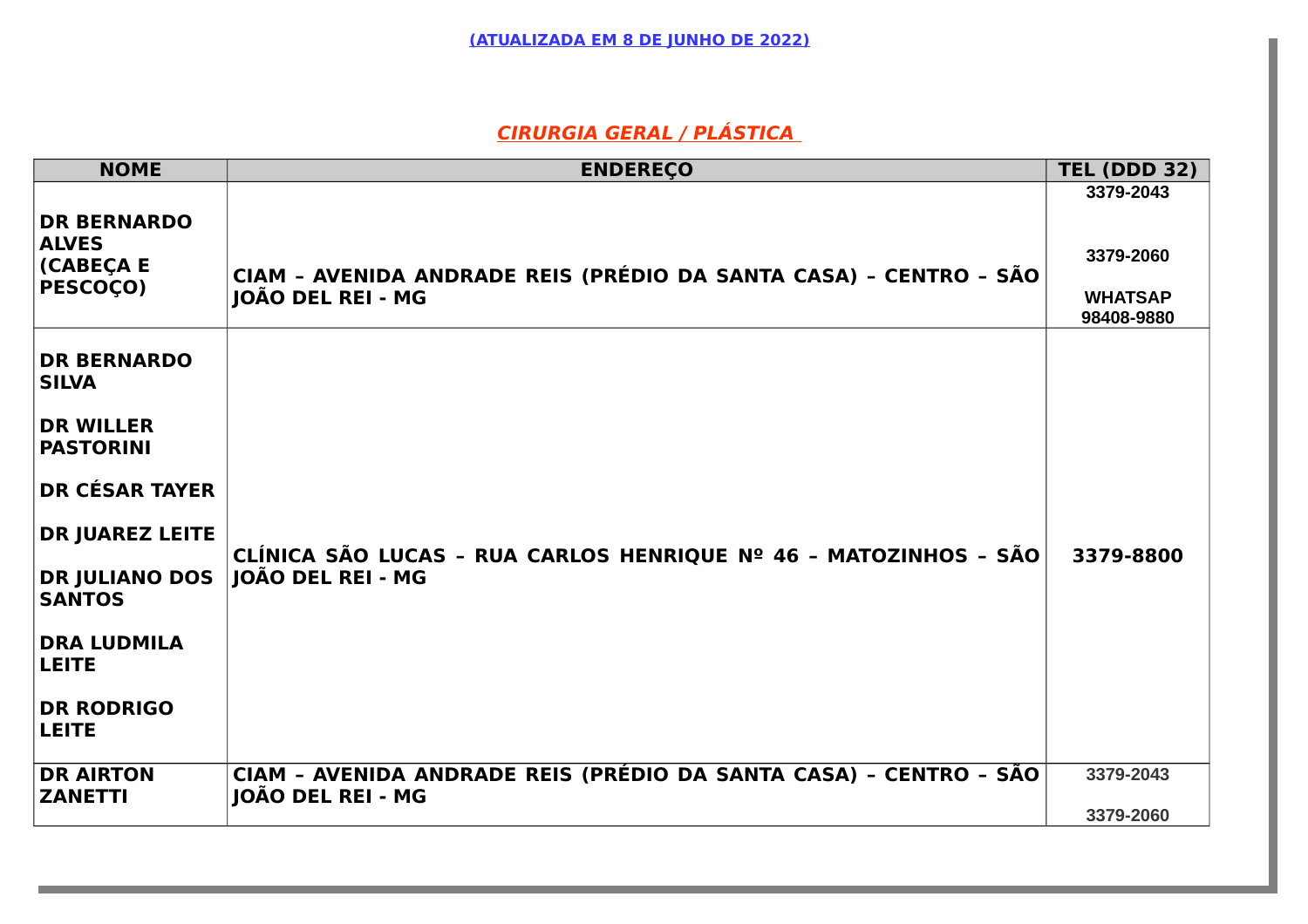| <b>DR CÉSAR TAYER</b>                                                                         |                                                                                                     | <b>WHATSAP</b><br>98408-9880 |
|-----------------------------------------------------------------------------------------------|-----------------------------------------------------------------------------------------------------|------------------------------|
| $\vert$ Dr $\,$ juliano dos<br>santos<br>Dr JUAREZ LEITE<br><b>DR LUDMILA</b><br><b>LEITE</b> | HOSPITAL NOSSA SENHORA DAS MERCÊS - PRAÇA BARÃO DE ITAMBÉ, Nº 31,<br>CENTRO - SÃO JOÃO DEL REI - MG | 3379-2800                    |

### **CIRURGIA VASCULAR**

| <b>NOME</b>                   | <b>ENDERECO</b>                                                                                      | <b>TEL (DDD 32)</b> |
|-------------------------------|------------------------------------------------------------------------------------------------------|---------------------|
| DRA. RAISSA<br><b>FORTUNA</b> | INSTITUTO DE CARDIOLOGIA DE BARBACENA LTDA, RUA NORMA STEFANI, Nº<br>90 - CENTRO - BARBACENA - MG    | 3331-5091           |
| Dr JOÃO<br><b>RICARDO</b>     | HOSPITAL NOSSA SENHORA DAS MERCÊS - PRAÇA BARÃO DE ITAMBÉ, Nº 31,<br> CENTRO - SÃO JOÃO DEL REI - MG | 3379-2800           |

## **DIAGNÓSTICOS POR IMAGEM**

| <b>NOME</b>                             | <b>ENDERECO</b>                                                                                      | <b>TEL (DDD 32)</b> |
|-----------------------------------------|------------------------------------------------------------------------------------------------------|---------------------|
| <b>CLIMAGEM</b>                         | RUA COMENDADOR COSTA, Nº 39, CENTRO - SÃO JOÃO DEL REI - MG                                          | 3371-7704           |
| <b>SANTA CASA DA</b><br>MISERICÓRDIA    | AV TIRADENTES - SANTA CASA DE MISERICÓRDIA - CENTRO SÃO JOÃO DEL<br> REI - MG                        | 3379-2000           |
| <b>HOSPITAL NOSSA</b><br><b>SENHORA</b> | HOSPITAL NOSSA SENHORA DAS MERCÊS - PRAÇA BARÃO DE ITAMBÉ, Nº 31,<br> CENTRO - SÃO JOÃO DEL REI - MG | 3379-2800           |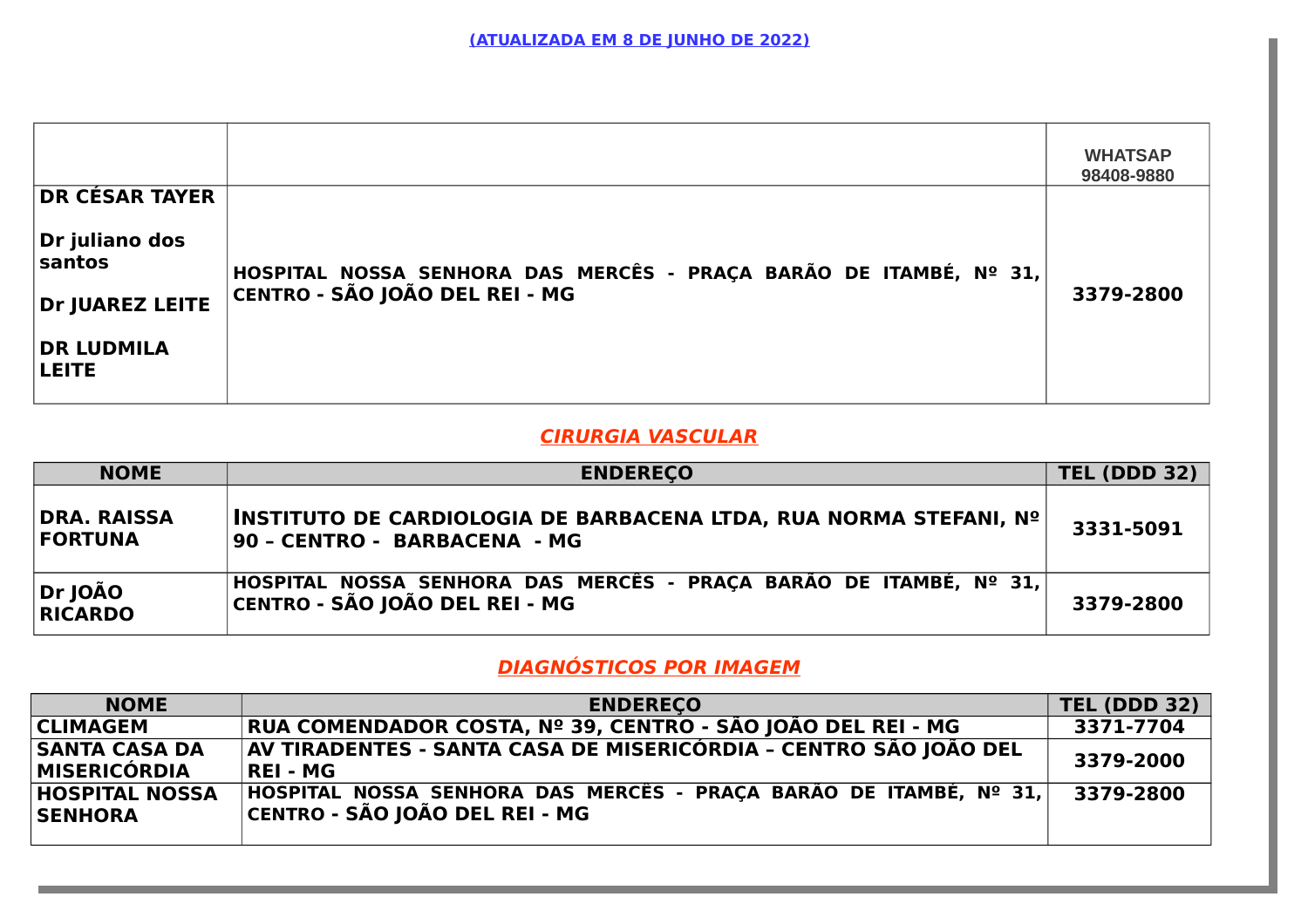| <b>MERCÊS</b>                                                                                                                 |                                                             |           |
|-------------------------------------------------------------------------------------------------------------------------------|-------------------------------------------------------------|-----------|
| <b>MEDCENTER</b><br> IMAGEM LTDA -<br>CNPJ:<br>$ 01.664.888/0001-$<br><b>20 (MEDSCANNER)</b>                                  | RUA NORMA STEFANI, Nº 90, SALA 14 - CENTRO - BARBACENA - MG | 3331-7337 |
| <b>MEDCENTER</b><br><b>RESSONÂNCIA</b><br><b>BARBACENA LTDA</b><br> - CNPJ:<br>$ 09.376.637/0001 -$<br><b>51 (MEDSCANNER)</b> | RUA SILVA JARDIM Nº 590 - BAIRRO IBIAPABA - BARBACENA - MG  | 3331-7337 |

| <b>NÚCLEO</b><br><b>DIAGNÓSTICO</b>                                                                                          | RUA AURELIANO MOURÃO, Nº 127, CENTRO - SÃO JOÃO DEL REI - MG                                 | 3371-8359                 |
|------------------------------------------------------------------------------------------------------------------------------|----------------------------------------------------------------------------------------------|---------------------------|
| <b>MEDCENTER</b><br><b>RESSONÂNCIA</b><br><b>BARBACENA LTDA</b><br> - CNPJ:<br>  09.376.637/0001 -<br><b>51 (MEDSCANNER)</b> | RUA SILVA JARDIM Nº 590 - BAIRRO IBIAPABA - BARBACENA - MG                                   | 3331-7337                 |
| <b>DIAG IMAGEM</b><br><b>SERVIÇOS MÉDICO</b><br> - ME                                                                        | RUA DOUTOR JOSÉ MOURÃO, 146 - CENTRO SÃO JOÃO DEL REI - MG (VITAGE<br><b>SAUDE E BELEZA)</b> | 3371 - 8105<br>98887-2325 |

## **DERMATOLOGISTA**

| <b>NOME</b>      | <b>ENDERECO</b>                                                    | <b>TEL (DDD 32)</b> |
|------------------|--------------------------------------------------------------------|---------------------|
| <b>DRA KÊNIA</b> | AV 8 DE DEZEMBRO, Nº 31 - CENTRO - SÃO JOÃO DEL REI - MG (MIYAHIRA | 3372-5329           |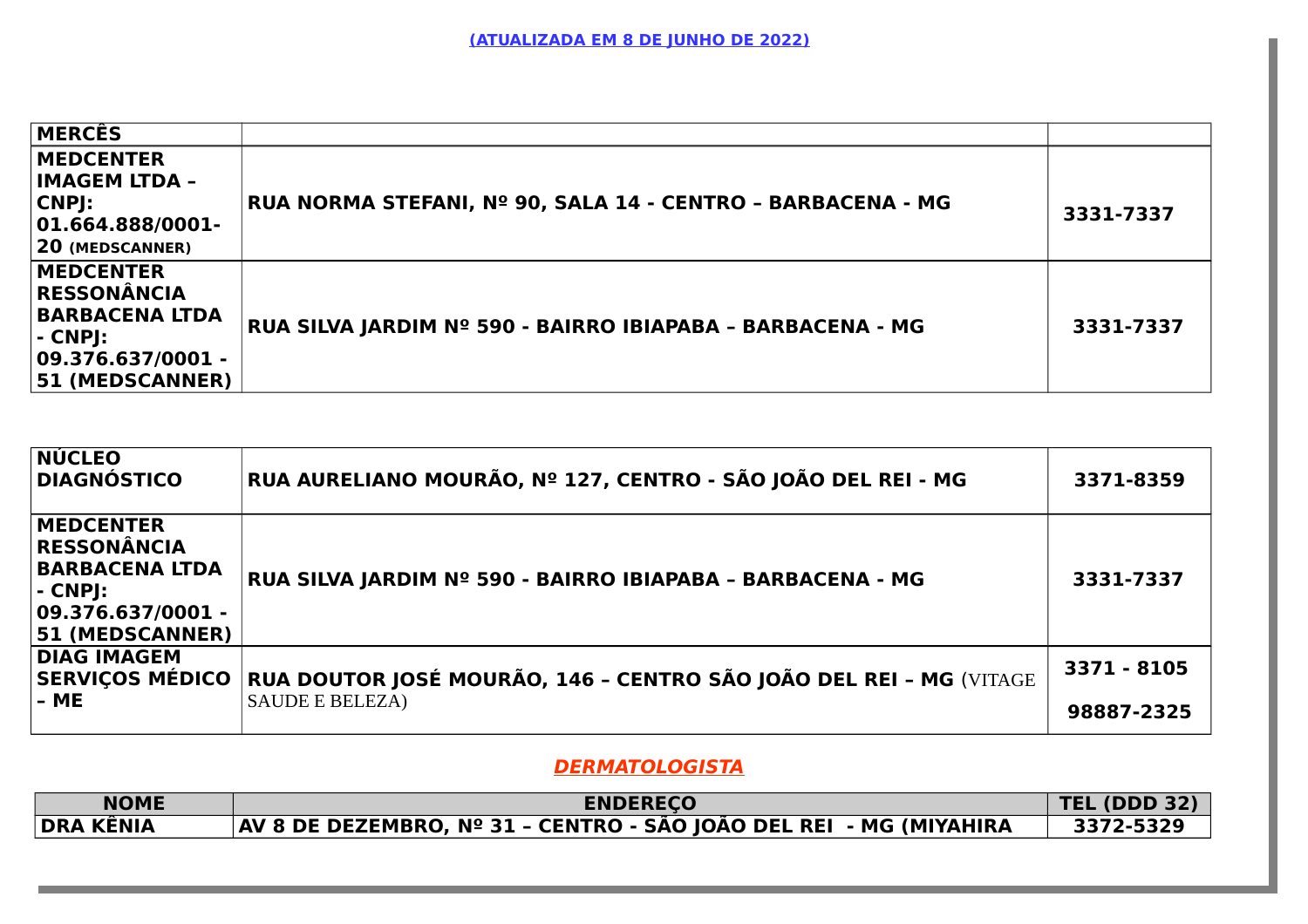|                                      | <b>SERVIÇOS MÉDICOS LTDA)</b>                                                                       |                |
|--------------------------------------|-----------------------------------------------------------------------------------------------------|----------------|
| <b>DRA MAHYRA</b><br><b>LEITE</b>    | CLÍNICA SÃO LUCAS - RUA CARLOS HENRIQUE Nº 46 - MATOZINHOS - SÃO<br>JOÃO DEL REI - MG               | 3379-8800      |
|                                      |                                                                                                     | 3379-2043      |
| <b>DRA POLLYANA</b><br><b>MAIA</b>   | CIAM - AVENIDA ANDRADE REIS (PRÉDIO DA SANTA CASA) - CENTRO - SÃO<br>JOÃO DEL REI - MG              | 3379-2060      |
|                                      |                                                                                                     | <b>WHATSAP</b> |
|                                      |                                                                                                     | 98408-9880     |
| <b>Dra VALÉRIA</b><br><b>AZEVEDO</b> |                                                                                                     |                |
| <b>Dra MAHIRA</b><br><b>LEITE</b>    | HOSPITAL NOSSA SENHORA DAS MERCÊS - PRAÇA BARÃO DE ITAMBÉ, Nº 31,<br>CENTRO - SÃO JOÃO DEL REI - MG | 3379-2800      |
| <b>Dra KÊNIA</b><br><b>MAGNAN</b>    |                                                                                                     |                |

## **ENDOCRINOLOGISTA**

| <b>NOME</b>          | <b>ENDERECO</b>                                                                               | <b>TEL (DDD 32)</b> |
|----------------------|-----------------------------------------------------------------------------------------------|---------------------|
| DRA PAULA            | (MEDCENTER) - AV. OITO DE DEZEMBRO, Nº 38 - CENTRO - SÃO JOÃO DEL -                           | 3371-7655           |
| <b>RABELO</b>        | <b>REI - MG (FATURAMENTO NA INNOVA)</b>                                                       |                     |
| <b>DR DANIEL</b>     | RUA PADRE JOSÉ MARIA XAVIER (RUA DA PRATA), Nº 86 - SL 06 - CENTRO -                          | 3518-4444           |
|                      | SÃO JOÃO DEL REI - MG (SERVIÇOS MÉDICOS LOURENÇO E PIRES)                                     | 99961-1109          |
| <b>DR MÁRCIO</b>     |                                                                                               |                     |
| <b>BACCARINI</b>     | $ $ CLÍNICA SÃO LUCAS - RUA CARLOS HENRIQUE Nº 46 - MATOZINHOS - SÃO $ $<br>JOÃO DEL REI - MG | 3379-8800           |
| <b>DR SÁVIO LUIS</b> |                                                                                               |                     |
| <b>DRA ANDRESSA</b>  | MEDIC MAX (ANTIGA MEDIC MAIS) - AV. TIRADENTES, Nº 759 - CENTRO -                             | 98465-4295          |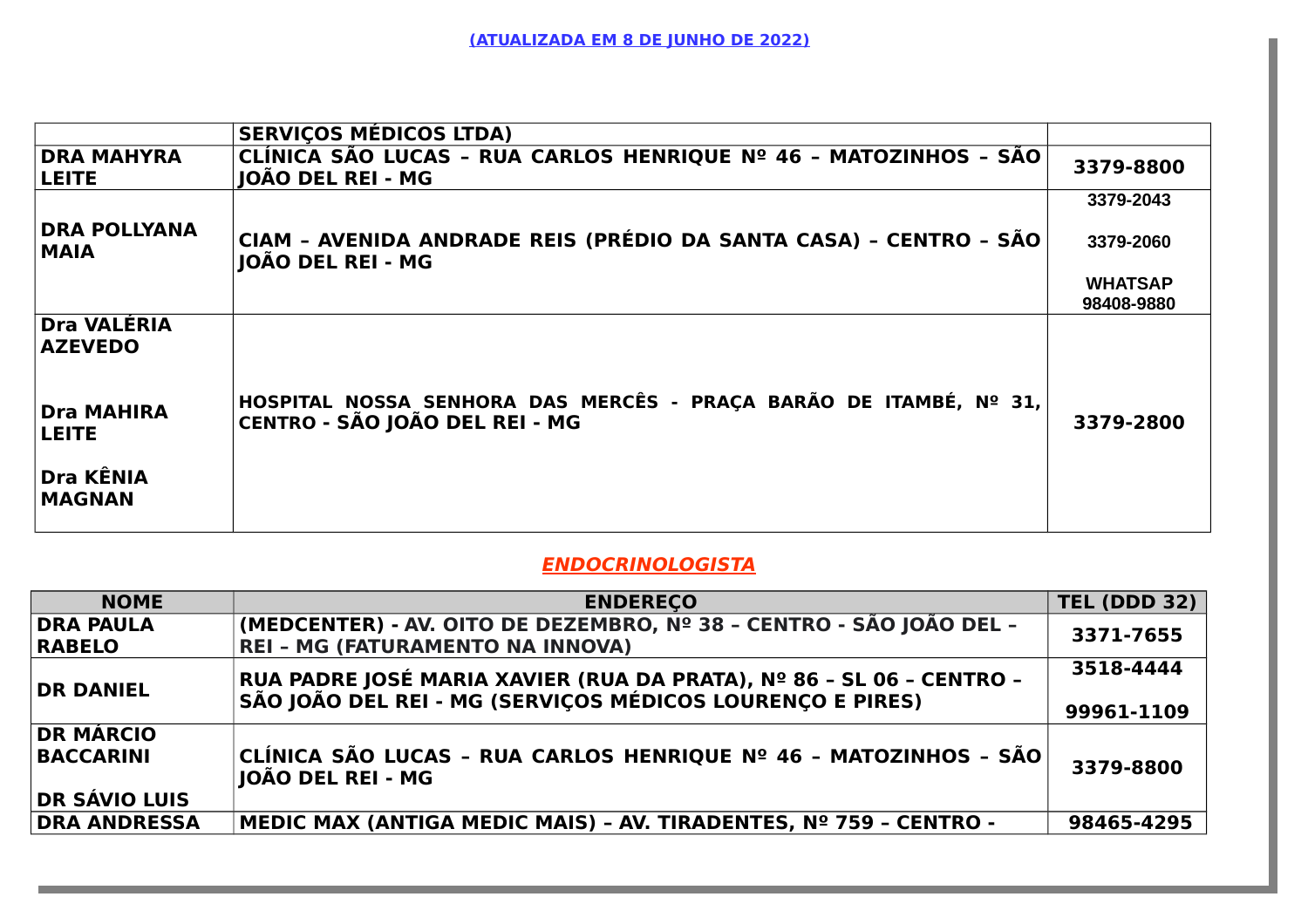| <b>CARVALHO</b>                                                                                                             |                                                                                                     |                 |
|-----------------------------------------------------------------------------------------------------------------------------|-----------------------------------------------------------------------------------------------------|-----------------|
|                                                                                                                             | SÃO JOÃO DEL REI - MG                                                                               | <b>WHATSAPP</b> |
| <b>Dr BRUNO DE</b><br><b>ALMEIDA</b>                                                                                        |                                                                                                     | 3371-3589       |
|                                                                                                                             |                                                                                                     | 3379-2043       |
| <b>DRA ANA PAULA</b><br>(METABOLOGIA)                                                                                       | CIAM - AVENIDA ANDRADE REIS (PRÉDIO DA SANTA CASA) - CENTRO - SÃO<br>JOÃO DEL REI - MG              | 3379-2060       |
|                                                                                                                             |                                                                                                     | <b>WHATSAP</b>  |
|                                                                                                                             |                                                                                                     | 98408-9880      |
| <b>DRA ANA PAULA</b><br><b>DRA LYCIA MARA</b><br><b>DR MÁRCIO</b><br><b>BACCARINI</b><br><b>DRA PAULA</b><br><b>RABELLO</b> | HOSPITAL NOSSA SENHORA DAS MERCÊS - PRAÇA BARÃO DE ITAMBÉ, Nº 31,<br>CENTRO - SÃO JOÃO DEL REI - MG | 3379-2800       |
|                                                                                                                             |                                                                                                     |                 |
| <b>DRA ANDRÉA</b><br><b>APARECIDA</b>                                                                                       | HOSPITAL NOSSA SENHORA DAS MERCÊS - PRAÇA BARÃO DE ITAMBÉ, Nº 31,<br>CENTRO - SÃO JOÃO DEL REI - MG | 3379-2800       |

## **FISIOTERAPEUTAS**

| <b>NOME</b>           | <b>ENDERECO</b>                                                | <b>TEL (DDD 32)</b> |
|-----------------------|----------------------------------------------------------------|---------------------|
| <b>HÉLIO GUEDES</b>   |                                                                |                     |
| LÍGIA PEREIRA         | ∣HIDROMED AV TIRADENTES, № 389, CENTRO - SÃO JOÃO DEL REI - MG | 3372-2500           |
| <b>LUCIANA VIEIRA</b> | (CLINICA DE FISIOTERAPIA HÉLIO GUEDES)                         |                     |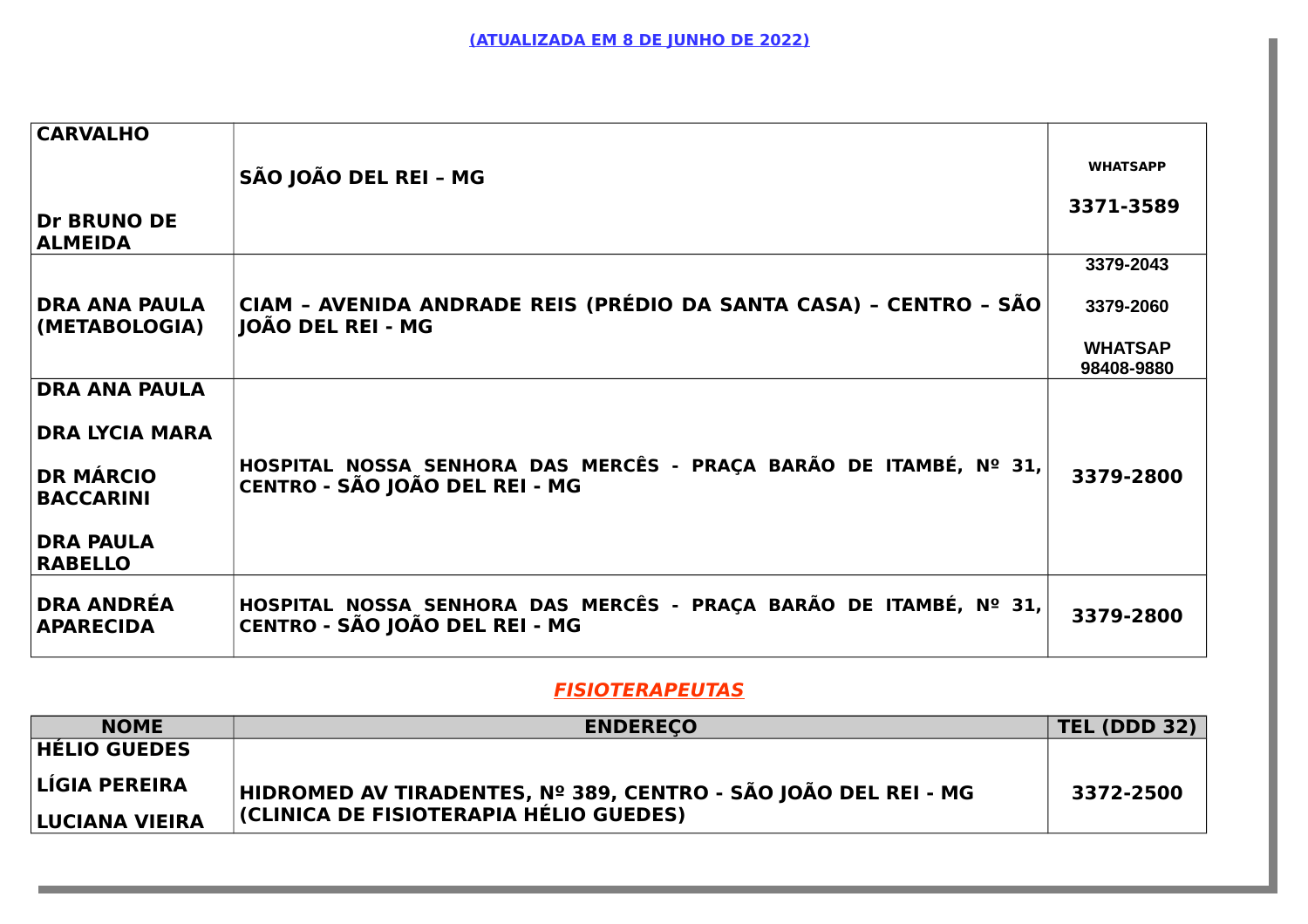| <b>JOSIANE SILVA</b>                                                                                                  |                                                                                                                      |                               |
|-----------------------------------------------------------------------------------------------------------------------|----------------------------------------------------------------------------------------------------------------------|-------------------------------|
| <b>ANA PAULA</b>                                                                                                      |                                                                                                                      |                               |
| VIRGÍNIA MERCÊS                                                                                                       |                                                                                                                      |                               |
| <b>PAULA FERNANDA</b>                                                                                                 |                                                                                                                      |                               |
| <b>WESLEY BATISTA</b>                                                                                                 |                                                                                                                      |                               |
| <b>STEFANNY R. DA</b><br><b>S. CASSEMIRO</b><br><b>ANA CAROLINA</b><br><b>FERREIRA GUZZO</b><br><b>ANDREZA DAIANE</b> | CLISAN (CLÍNICA SANTO ANTÔNIO) - RUA JESUS SILVA, Nº 521, MATOZINHOS<br>- SÃO JOÃO DEL REI - MG                      | 3371-6275                     |
| <b>REIS</b>                                                                                                           |                                                                                                                      |                               |
| <b>HELLEM DAYANE</b>                                                                                                  |                                                                                                                      |                               |
| <b>SARA GIAROLA</b>                                                                                                   |                                                                                                                      |                               |
| <b>PAOLA CRISTINA</b>                                                                                                 |                                                                                                                      |                               |
| <b>ISADORA</b><br><b>CAROLINA</b>                                                                                     | CLINICA HELLEM DAYANE - RUA MAJOR ANTENOR DE CARVALHO, Nº 234 -<br>SÃO JUDAS TADEU (CAIEIRA) - SÃO JOÃO DEL REI - MG | 3371-2566                     |
| <b>ANA CLARA</b>                                                                                                      |                                                                                                                      |                               |
| <b>DAIANE NERY</b>                                                                                                    |                                                                                                                      |                               |
| <b>DA SILVA</b>                                                                                                       | ANITA APARECIDA  PONTO DO EQUILÍBRIO - RUA SETE DE SETEMBRO, № 153, CENTRO - SANTA<br><b>CRUZ DE MINAS - MG</b>      | 3372-7138                     |
| <b>MARIA EDUARDA</b>                                                                                                  | MEDIC MAX (ANTIGA MEDIC MAIS) - AV. TIRADENTES, Nº 759 - CENTRO -<br>SÃO JOÃO DEL REI - MG                           | 98465-4295<br><b>WHATSAPP</b> |
|                                                                                                                       |                                                                                                                      | 3371-3589                     |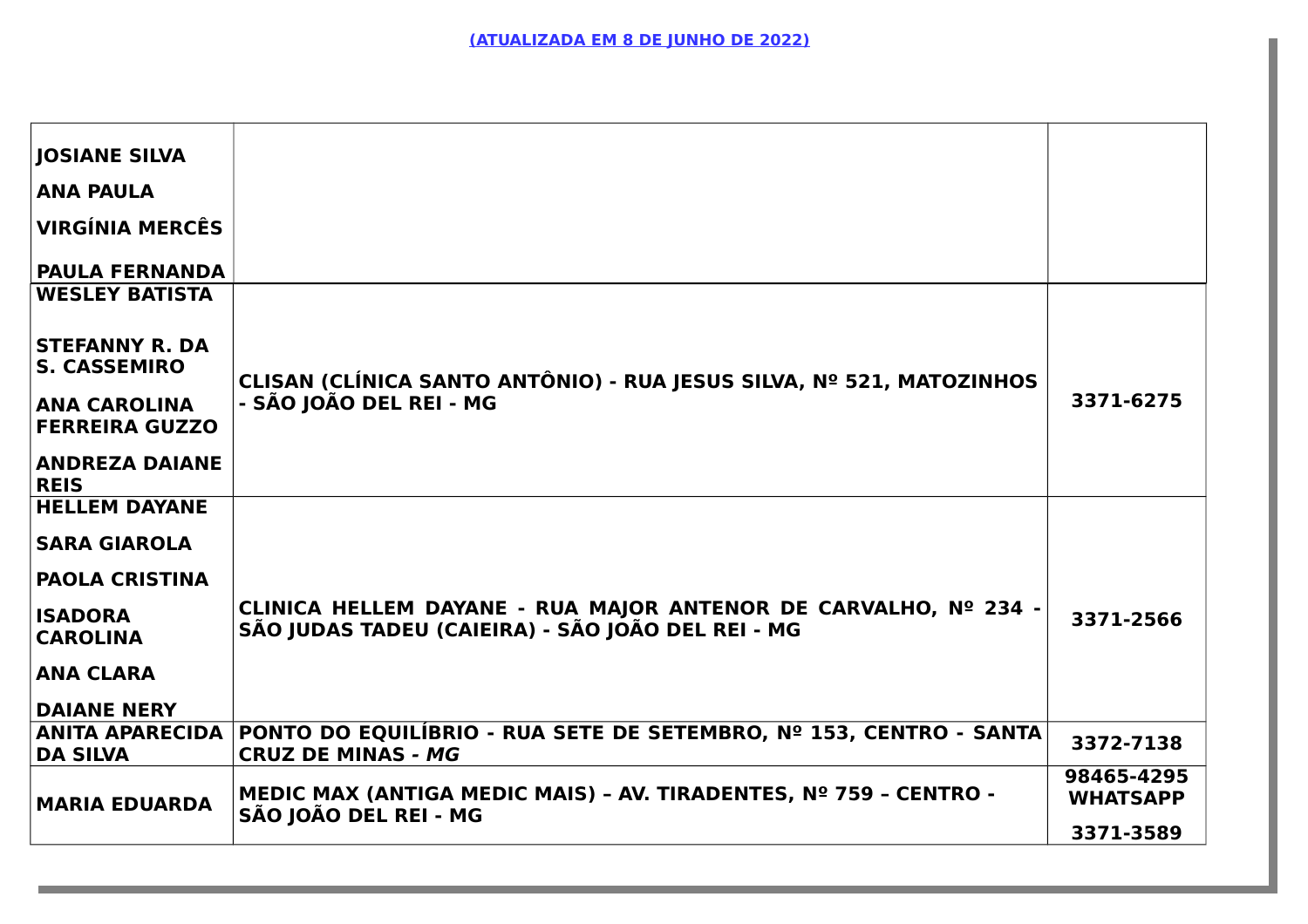| <b>VIVIANNE</b><br><b>TRINDADE</b> | WALDENICE E VIVIANE - RUA REZENDE COSTA, Nº 69 - CENTRO - SÃO JOÃO<br>DEL REI <i>- MG</i>                                                                                                   | 3373-4981  |
|------------------------------------|---------------------------------------------------------------------------------------------------------------------------------------------------------------------------------------------|------------|
| <b>RIBEIRO</b>                     | $\big \!\!\big \mathsf{MARCEL}\!\!\big \!\!\big $ DE ASSIS $\big \!\!\big $ THERAVIDA (CLÍNICA RIBEIRO FISIOVIDA LTDA) - RUA PADRE ROCHA, Nº 57 - $\big $<br>TIJUCO - SÃO JOÃO DEL REI - MG | 99845-5979 |

#### **FONOAUDIOLOGIA**

| <b>NOME</b>                                                                   | <b>ENDERECO</b>                                                                                                      | <b>TEL (DDD 32)</b>                        |
|-------------------------------------------------------------------------------|----------------------------------------------------------------------------------------------------------------------|--------------------------------------------|
| <b>WALDENICE</b><br><b>TRINDADE</b><br><b>DANIELA</b><br><b>LOMBELLO DIAS</b> | WALDENICE E VIVIANE - RUA REZENDE COSTA Nº 69- CENTRO - SÃO JOÃO<br><b>DEL REI - MG</b>                              | 3373-4981                                  |
| <b>TATIANA VALÉRIA</b>                                                        | MEDIC MAX (ANTIGA MEDIC MAIS) - AV. TIRADENTES, Nº 759 - CENTRO -<br>SÃO JOÃO DEL REI - MG                           | 98465-4295<br><b>WHATSAPP</b><br>3371-3589 |
| <b>ANA CAROLINA</b><br><b>NUNES</b>                                           | CLÍNICA SÃO LUCAS - RUA CARLOS HENRIQUE Nº 46 - MATOZINHOS - SÃO<br><b>JOÃO DEL REI - MG</b>                         | 3379-8800                                  |
| <b>VANESSA REGINA</b>                                                         | CLINICA HELLEM DAYANE - RUA MAJOR ANTENOR DE CARVALHO, Nº 234 -<br>SÃO JUDAS TADEU (CAIEIRA) - SÃO JOÃO DEL REI - MG | 3371-2566                                  |

### **GASTROENTEREOLOGISTA**

| <b>NOME</b>          | <b>ENDERECO</b>                                                                                                     | <b>TEL (DDD 32)</b>     |
|----------------------|---------------------------------------------------------------------------------------------------------------------|-------------------------|
| <b>DR ANDRÉ LUIZ</b> | ∣MED CENTER, AV OITO DE DEZEMBRO - Nº 38 - CENTRO - SÃO JOÃO DEL REI ∣<br> - MG (SERVIÇOS MÉDICOS LOURENÇO E PIRES) | 3371-7655<br>99961-1109 |
|                      | DR TARSO MAGNO   CLÍNICA SÃO LUCAS - RUA CARLOS HENRIQUE Nº 46 - MATOZINHOS - SÃO                                   | 3379-8800               |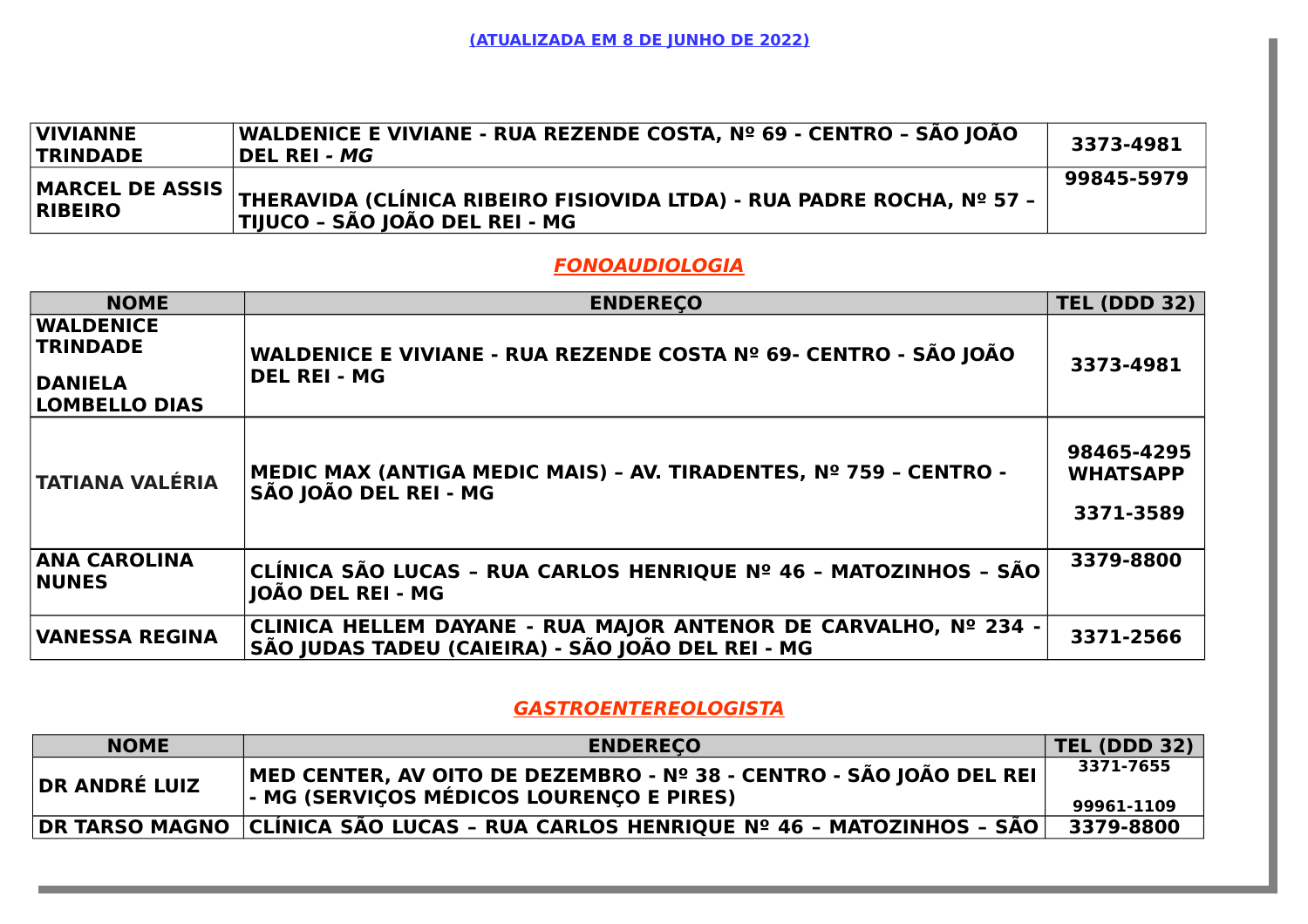| <b>DR WILLER</b><br><b>PASTORINI</b>                                                                  | JOÃO DEL REI - MG                                                                                   |                |
|-------------------------------------------------------------------------------------------------------|-----------------------------------------------------------------------------------------------------|----------------|
|                                                                                                       |                                                                                                     | 3379-2043      |
| <b>DRA ANA</b><br><b>CORALINA</b>                                                                     | CIAM - AVENIDA ANDRADE REIS (PRÉDIO DA SANTA CASA) - CENTRO - SÃO<br>JOÃO DEL REI - MG              | 3379-2060      |
|                                                                                                       |                                                                                                     | <b>WHATSAP</b> |
|                                                                                                       |                                                                                                     | 98408-9880     |
| <b>DR ANDRÉ LUIZ</b><br><b>DR CRISTIANO</b><br><b>BASSI</b><br><b>DR EDILSON</b><br><b>CAVALCANTE</b> | HOSPITAL NOSSA SENHORA DAS MERCÊS - PRAÇA BARÃO DE ITAMBÉ, Nº 31,<br>CENTRO - SÃO JOÃO DEL REI - MG | 3379-2800      |
| <b>DR TARSO MAGNO</b>                                                                                 |                                                                                                     |                |

## **GERIATRA**

| <b>NOME</b>               | <b>ENDERECO</b>                                                                                                 | <b>TEL (DDD 32)</b> |
|---------------------------|-----------------------------------------------------------------------------------------------------------------|---------------------|
| DR JOSÉ CARLOS            | $ CLÍNICA SÃO LUCAS - RUA CARLOS HENRIQUE No 46 - MATOZINHOS - SÃO  $<br> IOÃO DEL REI - MG                     | 3379-8800           |
| <b>DR GABRIEL KNUPPEL</b> | G2JM MÉDICOS ASSOCIADOS (ANTIGA L PENA) - AV. NOSSA SENHORA DO<br>PILAR Nº 151 - CENTRO - SÃO JOÃO DEL REI - MG | 3373-2991           |

# **GINECOLOGISTA**

| <b>NOME</b>                         | <b>ENDERECO</b> | <b>TEL (DDD 32)</b> |
|-------------------------------------|-----------------|---------------------|
| <b>DRA ALAÍS</b><br><b>VIRGINIA</b> |                 |                     |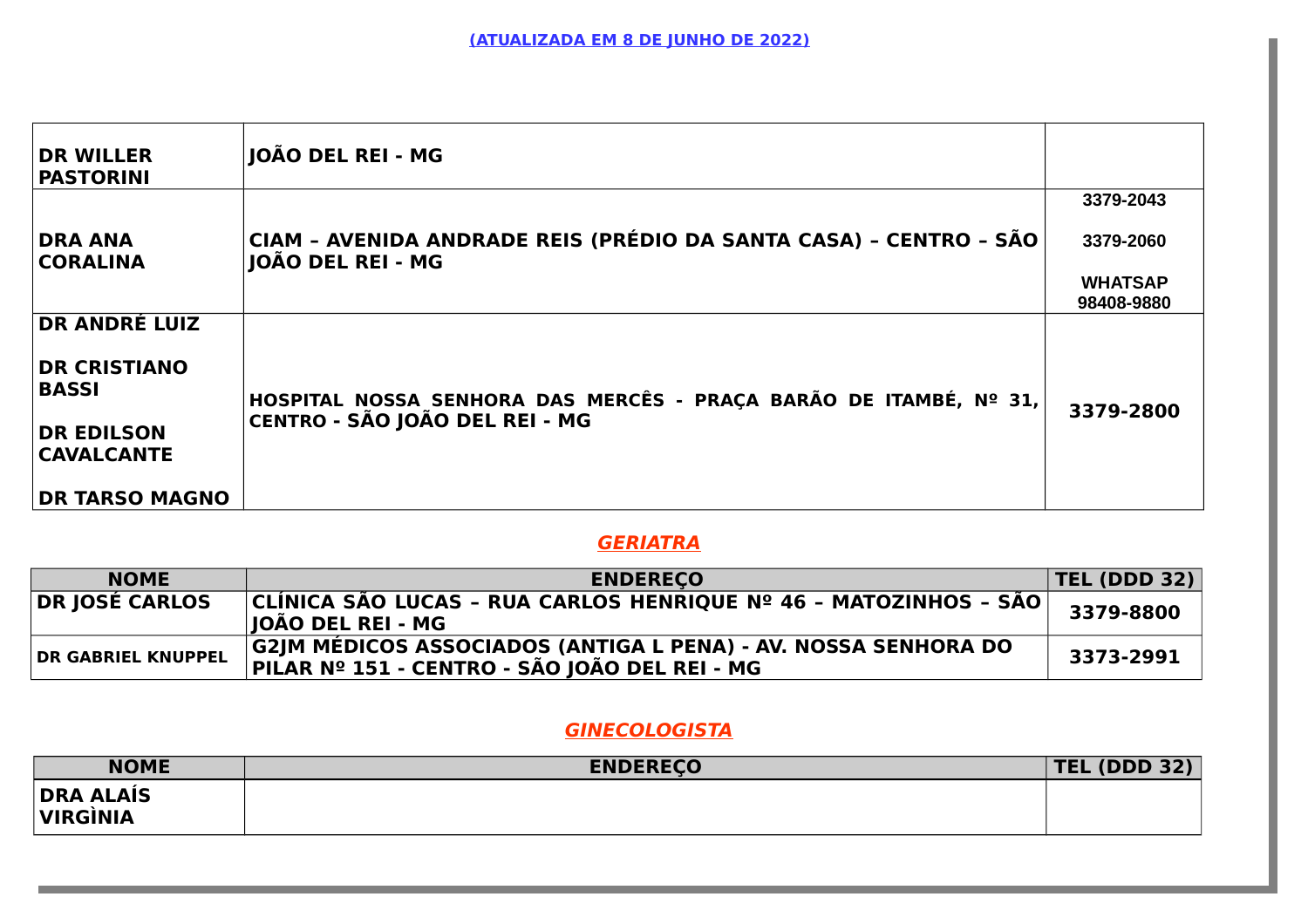| <b>(GINECOLOGISTA E</b><br><b>OBSTETRA)</b><br><b>DRA DORALICE</b><br><b>TEIXEIRA</b><br><b>DR LUIZ CARLOS</b><br><b>ÂNGELO</b><br>(OBSTETRA)<br><b>DR OSVALDO</b><br><b>BACCARINI</b><br>(OBSTETRA) | CLÍNICA SÃO LUCAS - RUA CARLOS HENRIQUE Nº 46 - MATOZINHOS - SÃO<br><b>IOÃO DEL REI - MG</b>  | 3379-8800                                              |
|------------------------------------------------------------------------------------------------------------------------------------------------------------------------------------------------------|-----------------------------------------------------------------------------------------------|--------------------------------------------------------|
| <b>DRA CÃNDIDA</b><br><b>AMÉLIA</b><br><b>DRA KAMILLA</b><br><b>FERNANDA</b>                                                                                                                         | CLÍNICA D'ORA - RUA AURELIANO MOURÃO, Nº 40 - CENTRO - SÃO JOÃO<br><b>DEL REI - MG</b>        | 3371-4760                                              |
| <b>DR AGOSTINHO</b><br><b>SIMÕES</b><br>(OBSTETRA)<br><b>DR AIRTON</b><br><b>ZANETTI</b><br>(OBSTETRA)<br><b>DR LUIZ NEY</b>                                                                         | CIAM - AVENIDA ANDRADE REIS (PRÉDIO DA SANTA CASA) - CENTRO - SÃO<br><b>IOÃO DEL REI - MG</b> | 3379-2043<br>3379-2060<br><b>WHATSAP</b><br>98408-9880 |
| <b>DRA ALAIS</b><br><b>VIRGINIA</b><br>(OBSTETRA)                                                                                                                                                    |                                                                                               |                                                        |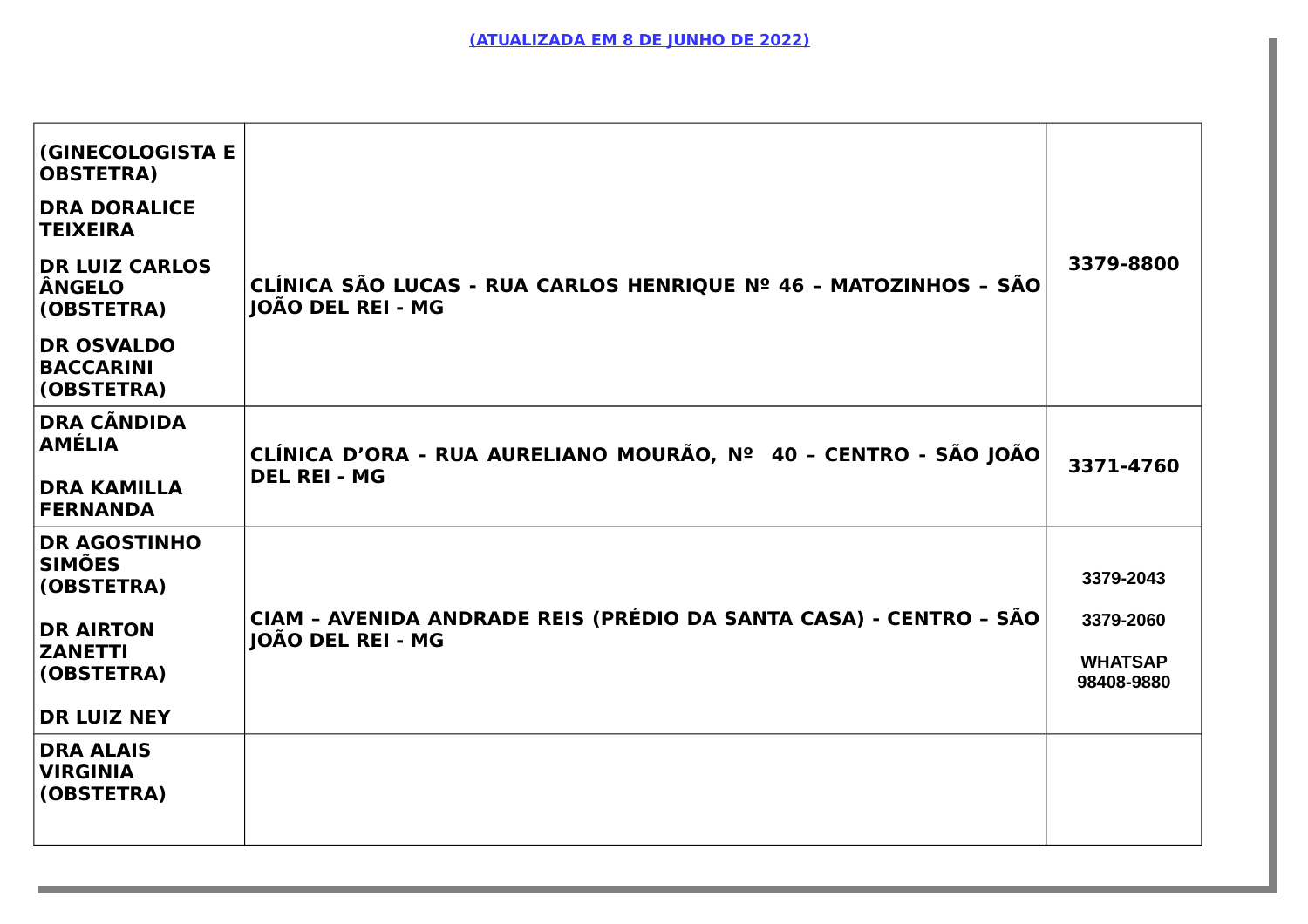| <b>DRA DORALICE</b><br><b>TEIXEIRA</b><br>(OBSTETRA)<br><b>DR HIRAN</b><br><b>JACQUES</b><br>(OBSTETRA)<br><b>DRA JOYCE DE</b><br><b>OLIVEIRA</b><br><b>DR LUIZ CARLOS</b><br><b>DR OSVALDO</b><br><b>BACCARINI</b><br><b>DR RONALDO LUIZ</b><br><b>DRA VIVIANE</b><br><b>ACCARINO</b> | HOSPITAL NOSSA SENHORA DAS MERCÊS - PRAÇA BARÃO DE ITAMBÉ, Nº 31,<br>CENTRO - SÃO JOÃO DEL REI - MG | 3379-2800 |
|----------------------------------------------------------------------------------------------------------------------------------------------------------------------------------------------------------------------------------------------------------------------------------------|-----------------------------------------------------------------------------------------------------|-----------|
|----------------------------------------------------------------------------------------------------------------------------------------------------------------------------------------------------------------------------------------------------------------------------------------|-----------------------------------------------------------------------------------------------------|-----------|

# **INFECTOLOGISTA**

| <b>NOME</b>                           | <b>ENDERECO</b>                                                                          | <b>TEL (DDD 32)</b> |
|---------------------------------------|------------------------------------------------------------------------------------------|---------------------|
| <b>DR AMÉRICO</b><br><b>CALSAVARA</b> | CLÍNICA SÃO LUCAS - RUA CARLOS HENRIQUE Nº 46 - MATOZINHOS - SÃO  <br> JOÃO DEL REI - MG | 3379-8800           |

# **NEFROLOGISTA**

| <b>ENDERECO</b>                                                   | <b>TEL (DDD 32)</b> |
|-------------------------------------------------------------------|---------------------|
| CIAM - AVENIDA ANDRADE REIS (PRÉDIO DA SANTA CASA) - CENTRO - SÃO | 3379-2043           |
|                                                                   | JOÃO DEL REI - MG   |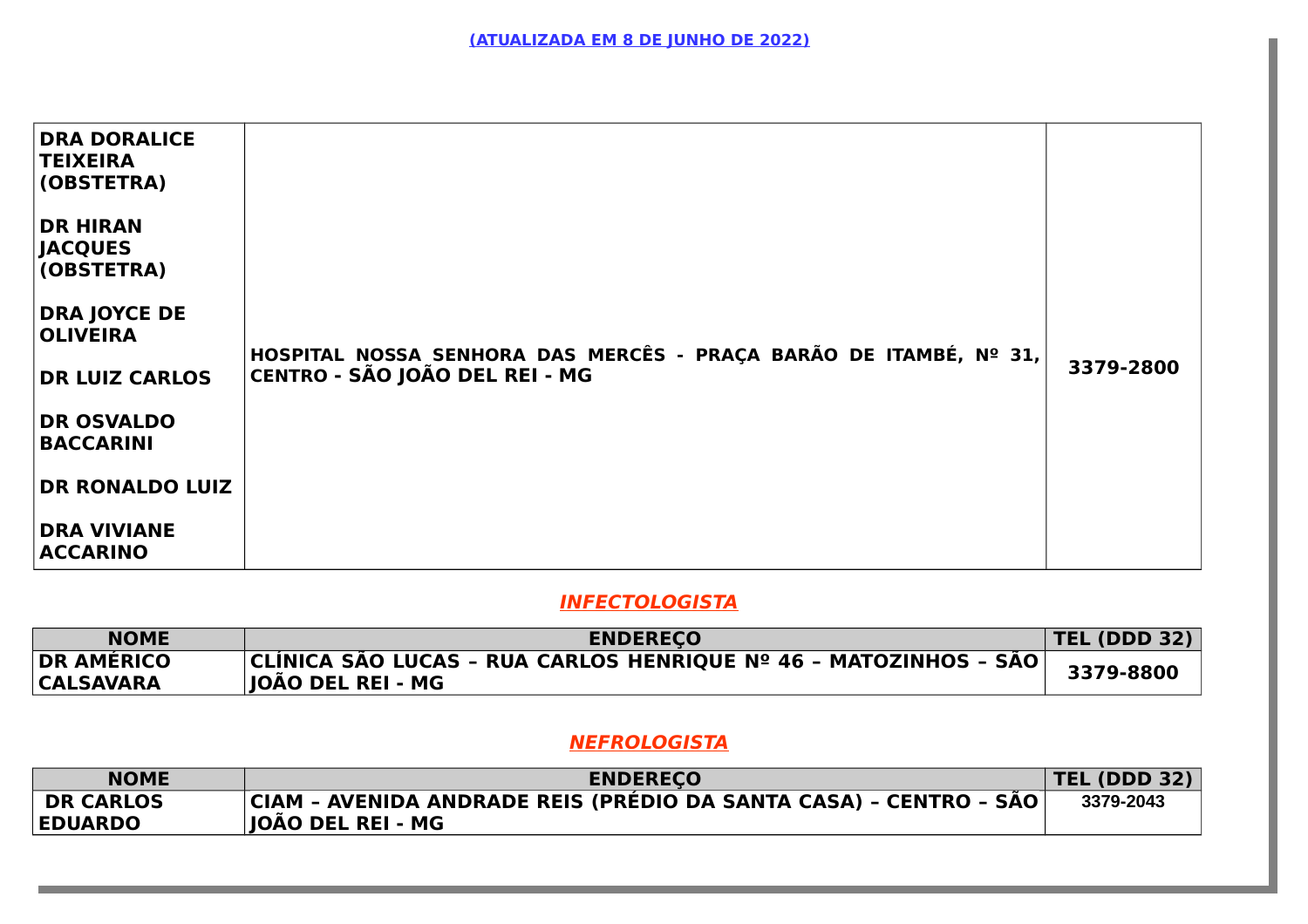|                                                                                              |                                                                                                     | 3379-2060                    |
|----------------------------------------------------------------------------------------------|-----------------------------------------------------------------------------------------------------|------------------------------|
|                                                                                              |                                                                                                     | <b>WHATSAP</b><br>98408-9880 |
| <b>DR ALEXANDRE</b><br><b>NUNES</b><br>Dr ELIAS BATISTA<br><b>Dra MÁRCIA</b><br><b>mARIA</b> | HOSPITAL NOSSA SENHORA DAS MERCÊS - PRAÇA BARÃO DE ITAMBÉ, Nº 31,<br>CENTRO - SÃO JOÃO DEL REI - MG | 3379-2800                    |
| <b>DR CARLOS</b><br><b>EDUARDO</b>                                                           | CLÍNICA SÃO LUCAS - RUA CARLOS HENRIQUE Nº 46 - MATOZINHOS - SÃO<br>JOÃO DEL REI - MG               | 3379-8800                    |

#### **NEUROLOGISTA**

| <b>NOME</b>                                                                                   | <b>ENDERECO</b>                                                                        | <b>TEL (DDD 32)</b> |
|-----------------------------------------------------------------------------------------------|----------------------------------------------------------------------------------------|---------------------|
| <b>DR GUSTAVO</b><br><b>HENRIQUE</b>                                                          |                                                                                        |                     |
| <b>DR VINÍCIUS</b><br><b>JARDIM</b><br><b>DR MARCUS</b><br><b>VINÍCIUS</b><br>(NEUROCIRURGIA) | CLÍNICA SÃO LUCAS - RUA CARLOS HENRIQUE Nº 46 - MATOZINHOS - SÃO<br>JOÃO DEL REI - MG  | 3379-8800           |
|                                                                                               |                                                                                        | 3379-2043           |
| <b>DRA TAUNA</b>                                                                              | CIAM - AVENIDA ANDRADE REIS (PRÉDIO DA SANTA CASA) - CENTRO - SÃO<br>JOÃO DEL REI - MG | 3379-2060           |
|                                                                                               |                                                                                        | <b>WHATSAP</b>      |
|                                                                                               |                                                                                        | 98408-9880          |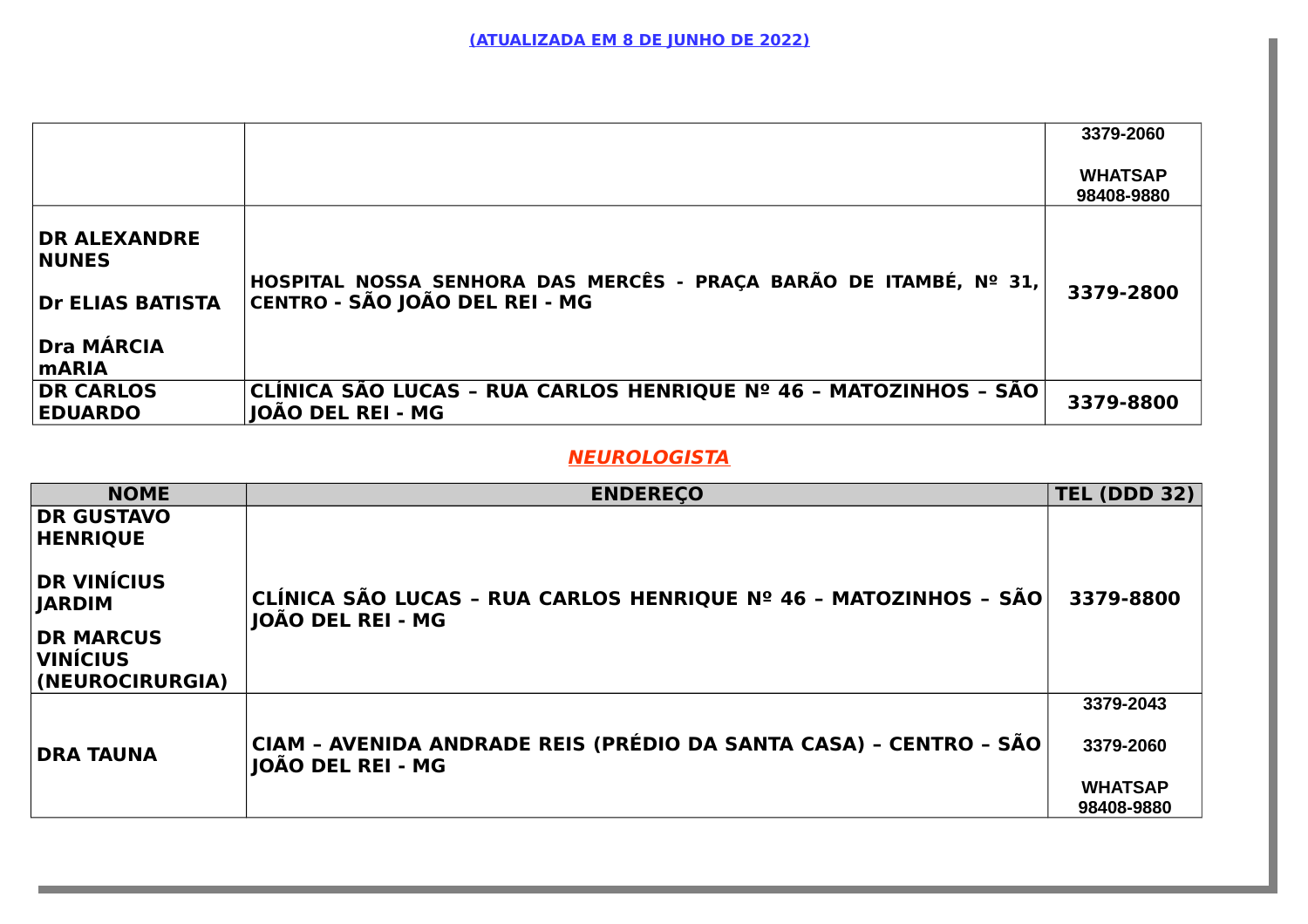| Dr Gustavo<br>Henrique<br>Dr Jorge Luiz | HOSPITAL NOSSA SENHORA DAS MERCÊS - PRAÇA BARÃO DE ITAMBÉ, Nº 31,<br>$^\circ$ Dr Leonardo Jardim $\Big $ CENTRO - SÃO JOÃO DEL REI - MG | 3379-2800 |
|-----------------------------------------|-----------------------------------------------------------------------------------------------------------------------------------------|-----------|
| Dr VINICIUS JARDIM                      |                                                                                                                                         |           |

#### **NUTRICIONISTA**

| <b>NOME</b>                                               | <b>ENDERECO</b>                                                                                                      | <b>TEL (DDD 32)</b>                        |
|-----------------------------------------------------------|----------------------------------------------------------------------------------------------------------------------|--------------------------------------------|
| <b>STHEFANE KELLEN</b>                                    | MEDIC MAX (ANTIGA MEDIC MAIS) - AV. TIRADENTES, Nº 759 - CENTRO -<br>SÃO JOÃO DEL REI - MG                           | 98465-4295<br><b>WHATSAPP</b><br>3371-3589 |
| <b>THAÍS FUZATTO</b>                                      |                                                                                                                      |                                            |
| <b>VIVIANE DELA -</b><br><b>SÁVIA</b>                     |                                                                                                                      |                                            |
| NÁDIA MARIA                                               | CLINICA HELLEM DAYANE - RUA MAJOR ANTENOR DE CARVALHO, Nº 234 -<br>SÃO JUDAS TADEU (CAIEIRA) - SÃO JOÃO DEL REI - MG | 3371-2566                                  |
| <b>KARINE</b><br><b>APARECIDA</b>                         |                                                                                                                      |                                            |
| <b>MARIA ISABEL DE</b><br><b>ABREU</b>                    | CLINICA ZUGAIAR - R. CEL. TAMARINDO, 230 - CENTRO - SÃO JOÃO DEL REI<br>- MG                                         | 99812-7969                                 |
| <b>TARTIELE</b><br><b>CARVALHO</b>                        | MEGA CLÍNICA DE ESPECIALIDADES - RUA DOM SILVÉRIO, Nº 85B, BAIRRO<br>DOM BOSCO - SÃO JOÃO DEL REI - MG               | 3323-9935                                  |
| <b>JULIANA BOSCOLO</b>                                    |                                                                                                                      |                                            |
| <b>LUDMILA</b><br><b>NOGUEIRA</b><br><b>PAULA LETÍCIA</b> | CLÍNICA SÃO LUCAS - RUA CARLOS HENRIQUE Nº 46 - MATOZINHOS - SÃO<br>JOÃO DEL REI - MG                                | 3379-8800                                  |
| <b>NADIA MARIA</b>                                        | CLINICA HELLEM DAYANE - RUA MAJOR ANTENOR DE CARVALHO, Nº 234 -                                                      | 3371-2566                                  |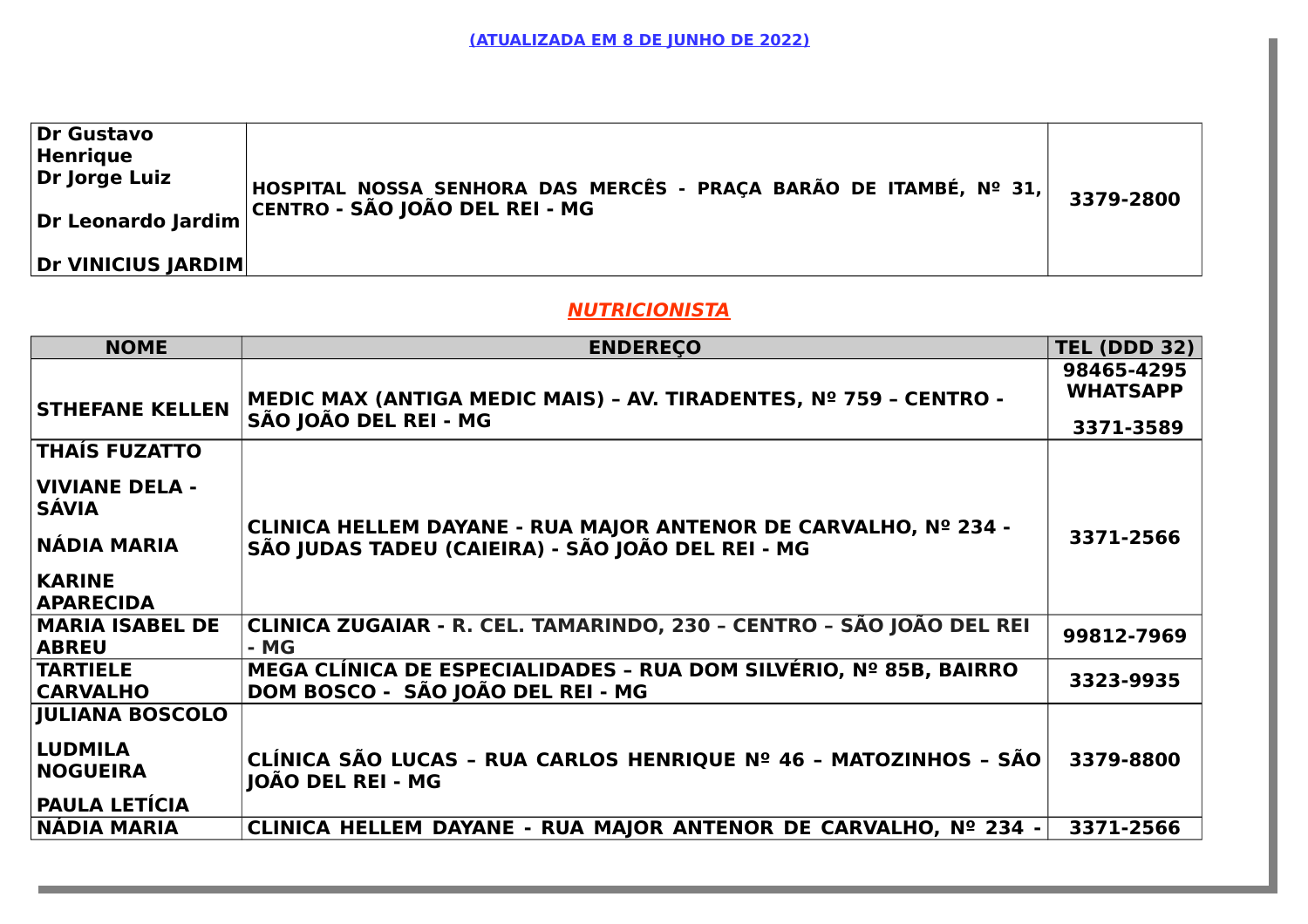| VIVIANE SILVA<br><b>THAIS FUZATTO</b>     | SÃO JUDAS TADEU (CAIEIRA) - SÃO JOÃO DEL REI - MG                                                                                    |                |
|-------------------------------------------|--------------------------------------------------------------------------------------------------------------------------------------|----------------|
|                                           |                                                                                                                                      |                |
| <b>ESTELA</b><br><b>BOUCHERVILLE</b>      | ∣CLISAN RUA JESUS SILVA, Nº 521, MATOZINHOS - SÃO JOÃO DEL REI - MG                                                                  | 3371-6275      |
| <b>ANA CAROLINA DE</b><br><b>CARVALHO</b> | G2JM MÉDICOS ASSOCIADOS (ANTIGA L PSÃO JOÃO DEL REI - MGENA) - AV.<br>NOSSA SENHORA DO PILAR Nº 151 - CENTRO - SÃO JOÃO DEL REI - MG | 3373-2991      |
| <b>ESTELA</b>                             | CIAM - AVENIDA ANDRADE REIS (PRÉDIO DA SANTA CASA) - CENTRO - SÃO                                                                    | 3379-2043      |
| <b>BOUCHERVILLE</b>                       | JOÃO DEL REI - MG                                                                                                                    | 3379-2060      |
|                                           |                                                                                                                                      | <b>WHATSAP</b> |
|                                           |                                                                                                                                      | 98408-9880     |

# **OFTALMOLOGISTA**

| <b>NOME</b>                                            | <b>ENDERECO</b>                                                                                  | <b>TEL (DDD 32)</b> |
|--------------------------------------------------------|--------------------------------------------------------------------------------------------------|---------------------|
| <b>DRA CARINA</b><br><b>MENEGHINI</b>                  |                                                                                                  |                     |
| <b>DRA LETÍCIA</b><br><b>MOREIRA</b><br>(OCULOPLASTIA) | RUA VEREADORA ALBA LOMBARDI Nº 50, SALA 05 - SÃO JOÃO DEL REI - MG<br>(HOSPITAL DE OLHOS GERAIS) | 3371-7829           |
| <b>DR LUÍS GUSTAVO</b>                                 |                                                                                                  |                     |
| <b>DR ANTÔNIO</b><br><b>CARLOS</b>                     | INNOVA OFTALMOLÓGICA (MEDICAL MÉDICOS ASSOCIADOS) - AV                                           |                     |
| <b>DR PEDRO</b><br><b>HENRIQUE</b>                     | TIRADENTES, Nº 439 - SÃO JOÃO DEL REI - MG                                                       | 3371-2922           |
| <b>DRA DÉBORA</b><br><b>MARINHO</b>                    |                                                                                                  |                     |
| <b>DR MARCELO</b><br><b>RIBEIRO</b>                    | CLÍNICA SÃO LUCAS - RUA CARLOS HENRIQUE Nº 46 - MATOZINHOS - SÃO<br><b>JOÃO DEL REI - MG</b>     | 3379-8800           |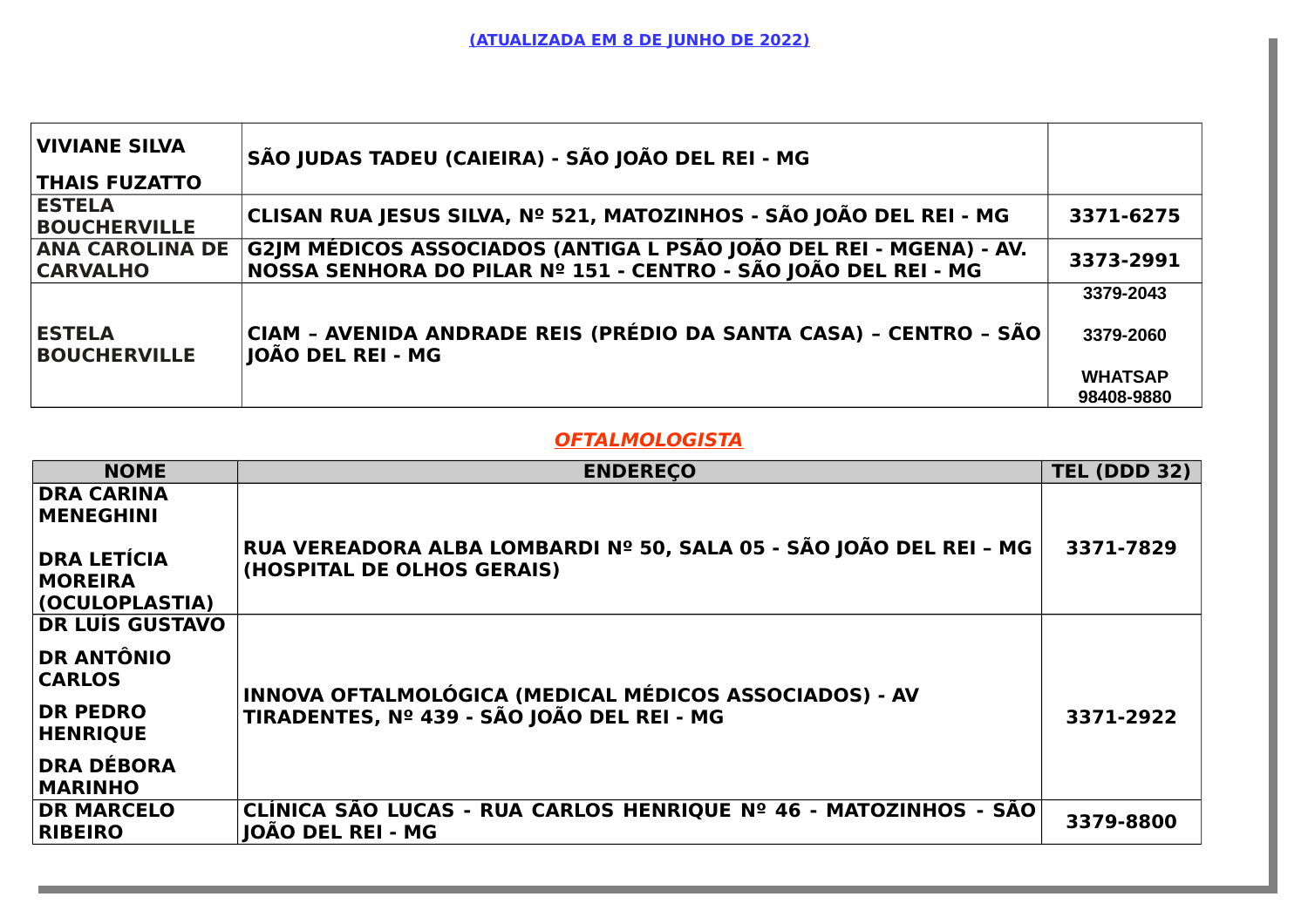| <b>DR JONAS</b>                                                                                                                        | AVENIDA ANDRADE REIS Nº 156 - CENTRO - SÃO JOÃO DEL REI - MG                                        | 3323-9569<br>99907-7099       |
|----------------------------------------------------------------------------------------------------------------------------------------|-----------------------------------------------------------------------------------------------------|-------------------------------|
| <b>DRA ALESSANDRA</b>                                                                                                                  | CLÍNICA MÉDICA DE OFTALMOLOGIA E ODONTOLOGIA SILVA E SANTOS -<br>CENTRO - SÃO JOÃO DEL REI - MG     | 3371-7902                     |
| <b>DRA RAQUEL</b><br><b>MOREIRA BARRA</b>                                                                                              | MEDIC MAX (ANTIGA MEDIC MAIS) - AV. TIRADENTES, Nº 759 - CENTRO -<br>CENTRO - SÃO JOÃO DEL REI - MG | 98460-4686<br><b>WHATSAPP</b> |
|                                                                                                                                        |                                                                                                     | 3371-3589                     |
| <b>DRA ALESSANDRA</b><br><b>SILVA</b><br>DR jules jesus<br><b>DRA YANA</b><br><b>BRASILEIRO</b><br><b>DR MARCELO</b><br><b>RIBEIRO</b> | HOSPITAL NOSSA SENHORA DAS MERCÊS - PRAÇA BARÃO DE ITAMBÉ, Nº 31,<br>CENTRO - SÃO JOÃO DEL REI - MG | 3379-2800                     |
| Dr márcio Iobato                                                                                                                       |                                                                                                     |                               |
|                                                                                                                                        |                                                                                                     |                               |

#### **ORTOPEDISTA**

| <b>NOME</b>            | <b>ENDERECO</b>                                                                     | <b>TEL (DDD 32)</b> |
|------------------------|-------------------------------------------------------------------------------------|---------------------|
| <b>DR MARCELO</b>      | G2JM AV NOSSA SENHORA DO PILAR Nº 151 - CENTRO - CENTRO - SÃO                       | 3371-7937           |
| <b>CADILHE</b>         | <b>JOAO DEL REI - MG</b>                                                            | 3518-0230           |
| <b>DR FELIPE VIANA</b> | CLISAN RUA JESUS SILVA, № 521 MATOZINHOS - CENTRO - SÃO JOÃO DEL<br><b>REI - MG</b> | 3371-6275           |
| <b>DR JONAS ALVES</b>  | INNOVA OFTALMOLÓGICA AV TIRADENTES, № 439 - SÃO JOÃO DEL REI - MG                   | 3371-2922           |
| <b>DR RENATO</b>       |                                                                                     |                     |
| <b>DR RODRIGO</b>      |                                                                                     |                     |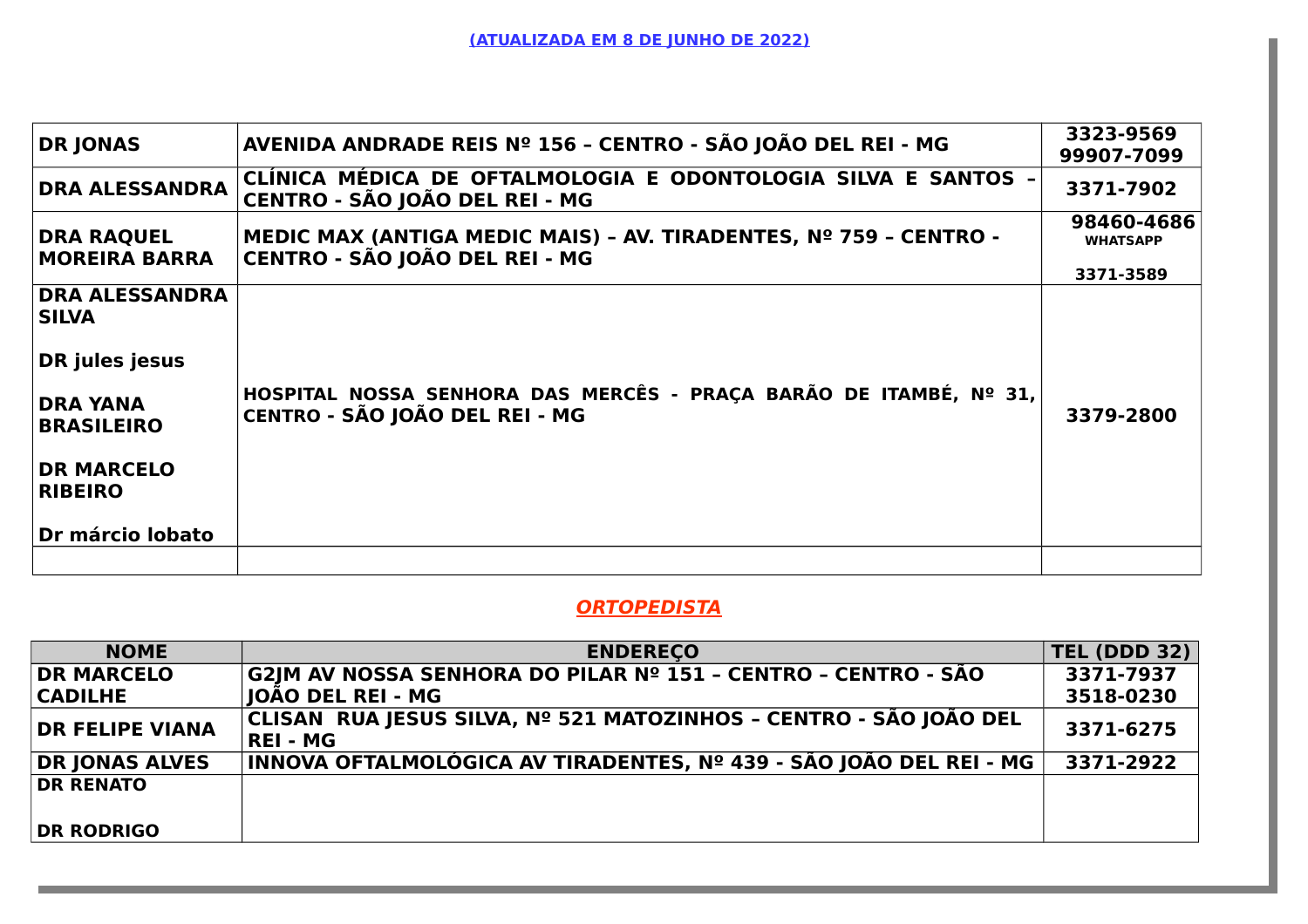| <b>ANTÔNIO</b>                                               |                                                                                            |                               |
|--------------------------------------------------------------|--------------------------------------------------------------------------------------------|-------------------------------|
| <b>DR MARCOS</b><br><b>CAMPELO</b>                           |                                                                                            |                               |
| <b>DRA CLARISSA HEES</b><br><b>(ESPECIALISTA EM</b><br>MÃOS) |                                                                                            |                               |
| <b>Dr FELIPE VIANA</b>                                       |                                                                                            |                               |
| <b>Dr HEMERSON</b><br><b>BORIN</b>                           | HOSPITAL NOSSA SENHORA DAS MERCÊS - PRAÇA BARÃO DE ITAMBÉ, Nº 31,                          | 3379-2800                     |
| <b>Dr LEANDRO</b><br><b>SOARES</b>                           | CENTRO - SÃO JOÃO DEL REI - MG                                                             |                               |
| <b>DR JERRY ADRIANO</b>                                      |                                                                                            |                               |
| <b>Dr RAPHAEL</b><br><b>BEVILACQUA</b>                       |                                                                                            |                               |
| <b>Dr RENATO</b><br><b>ANDRADE</b>                           |                                                                                            |                               |
| Dr Rodrigo Antônio                                           |                                                                                            |                               |
| <b>DR RENATO</b>                                             | MEDIC MAX (ANTIGA MEDIC MAIS) - AV. TIRADENTES, Nº 759 - CENTRO -                          | 98460-4686<br><b>WHATSAPP</b> |
| <b>ALEXANDRE</b>                                             | SÃO JOÃO DEL REI - MG                                                                      | 3371-3589<br><b>LIGAÇÃO</b>   |
| <b>DR RENATO A. DE</b><br><b>CARVALHO</b>                    | MEDIC MAX (ANTIGA MEDIC MAIS) - AV. TIRADENTES, Nº 759 - CENTRO -<br>SÃO JOÃO DEL REI - MG | 98460-4686<br><b>WHATSAPP</b> |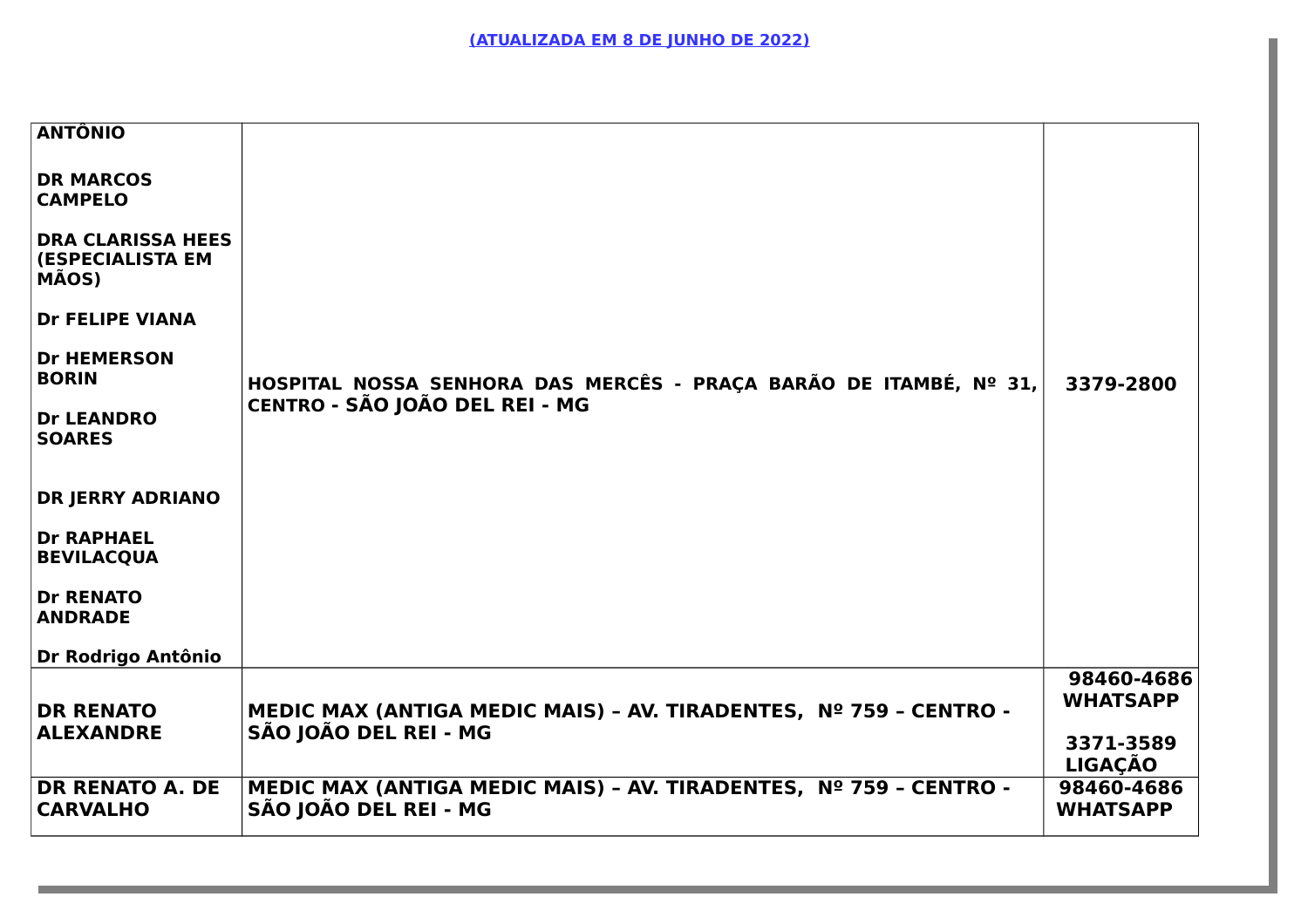|                                        |                                                                                       | 3371-3589<br><b>LIGAÇÃO</b> |
|----------------------------------------|---------------------------------------------------------------------------------------|-----------------------------|
| <b>DR HEMERSON</b><br><b>BORIN</b>     |                                                                                       |                             |
| <b>DR RAPHAEL</b><br><b>BEVILACQUA</b> | CLÍNICA SÃO LUCAS - RUA CARLOS HENRIQUE Nº 46 - MATOZINHOS - SÃO<br>JOÃO DEL REI - MG | 3379-8800                   |
| <b>DR MARCUS</b><br><b>CAMPELO</b>     |                                                                                       |                             |

## **OTORRINOLARINGOLOGISTA**

| <b>NOME</b>                                              | <b>ENDERECO</b>                                                                                            | <b>TEL (DDD 32)</b>           |
|----------------------------------------------------------|------------------------------------------------------------------------------------------------------------|-------------------------------|
| <b>DR ATEMIR</b><br><b>MIYAHIRA</b>                      | CLÍNICA MIYAHIRA - AV 8 DE DEZEMBRO, Nº 31 - CENTRO - SÃO JOÃO DEL                                         | 3372-5329                     |
| <b>DR ATEMIR</b><br>MIYAHIRA FILHO                       | <b>REI - MG</b>                                                                                            |                               |
| <b>DRA ANA</b><br><b>COROLINA</b>                        | CLÍNICA D'ORA - RUA AURELIANO MOURÃO, Nº 40 - CENTRO - SÃO JOÃO<br><b>DEL REI - MG</b>                     | 3371-4760                     |
| <b>DRA ANA</b><br><b>CAROLINA</b>                        | MEDIC MAX (ANTIGA MEDIC MAIS) - AV. TIRADENTES, Nº 759 - CENTRO -<br>SÃO JOÃO DEL REI - MG                 | 98465-4295<br><b>WHATSAPP</b> |
|                                                          |                                                                                                            | 3371-3589                     |
| <b>DR GABRIEL</b><br><b>ANTÔNIO</b><br><b>DR ALFREDO</b> |                                                                                                            | 3362-4816                     |
| <b>PEREIRA</b>                                           | <b>CLINICA DE OTORRINOLARINGOLOGIA DE BARBACENA - RUA MINAS GERAIS</b><br>Nº 108 - CENTRO - BARBACENA - MG |                               |
| <b>DR HOMERO</b><br><b>GOIATÁ</b>                        |                                                                                                            | 3362-4816                     |
| <b>DR ALMIR</b>                                          | CLÍNICA SÃO LUCAS - RUA CARLOS HENRIQUE Nº 46 - MATOZINHOS - SÃO                                           | 3379-8800                     |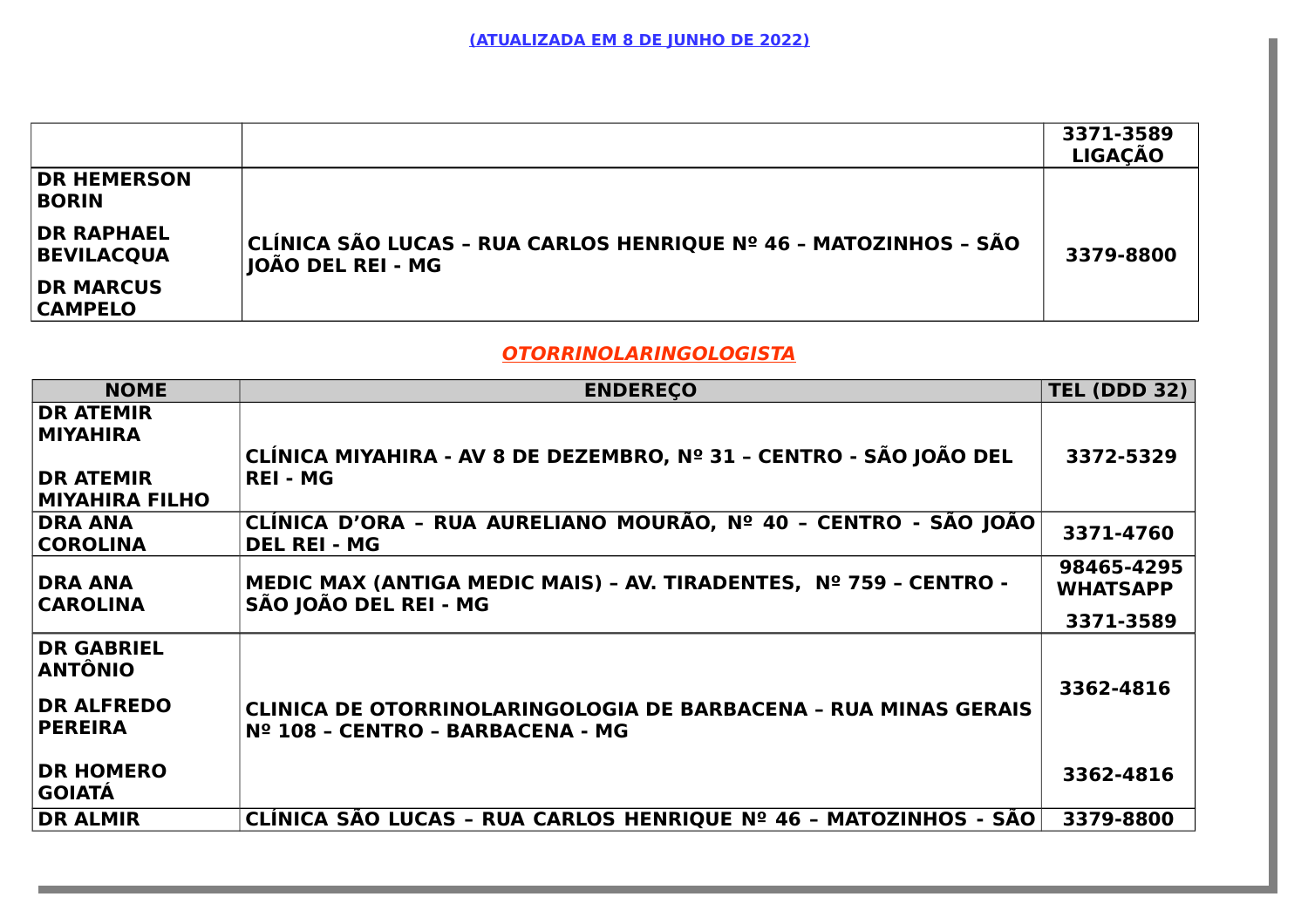| <b>MENDONÇA</b>                           | JOÃO DEL REI - MG                                                                                            |           |
|-------------------------------------------|--------------------------------------------------------------------------------------------------------------|-----------|
| <b>DR ALMIR</b><br><b>MENDONÇA</b>        |                                                                                                              |           |
| <b>DR ATEMIR</b><br><b>MIYAHIRA FILHO</b> | <b> HOSPITAL NOSSA SENHORA DAS MERCÊS - PRAÇA BARÃO DE ITAMBÉ, № 31, </b><br> CENTRO - SÃO JOÃO DEL REI - MG | 3379-2800 |
| <b>DR ATEMIR</b><br>MIYAHIRA              |                                                                                                              |           |

## **PEDIATRA**

| <b>NOME</b>                            | <b>ENDERECO</b>                                                                                                                                                   | <b>TEL (DDD 32)</b> |
|----------------------------------------|-------------------------------------------------------------------------------------------------------------------------------------------------------------------|---------------------|
| <b>DR ANTÔNIO</b><br><b>CARLOS</b>     |                                                                                                                                                                   |                     |
| <b>DR CARLOS ANDRÉ</b>                 |                                                                                                                                                                   |                     |
| <b>DRA CRISTIANE</b><br><b>MARIA</b>   |                                                                                                                                                                   |                     |
| <b>DR GUILHERME</b><br><b>SIQUEIRA</b> | CLÍNICA SÃO LUCAS - RUA CARLOS HENRIQUE Nº 46 - MATOZINHOS - SÃO<br>JOÃO DEL REI - MG                                                                             | 3379-8800           |
| <b>DR RÔMULO</b><br><b>GUILHERME</b>   |                                                                                                                                                                   |                     |
| <b>DR ROBERTO</b><br><b>REZENDE</b>    |                                                                                                                                                                   |                     |
| <b>PEDIATRAS SANTA</b><br><b>CASA</b>  | PARA PROCEDIMENTOS A SEREM REALIZADOS NA SANTA CASA O BENEFICIÁRIO PODERÁ LIGAR<br>PARA A CLÍNICA SINHÁ NEVES E VERIFICAR SE EXISTE MÉDICO CONVENIADO COM O FuSEx | 3379 - 2079         |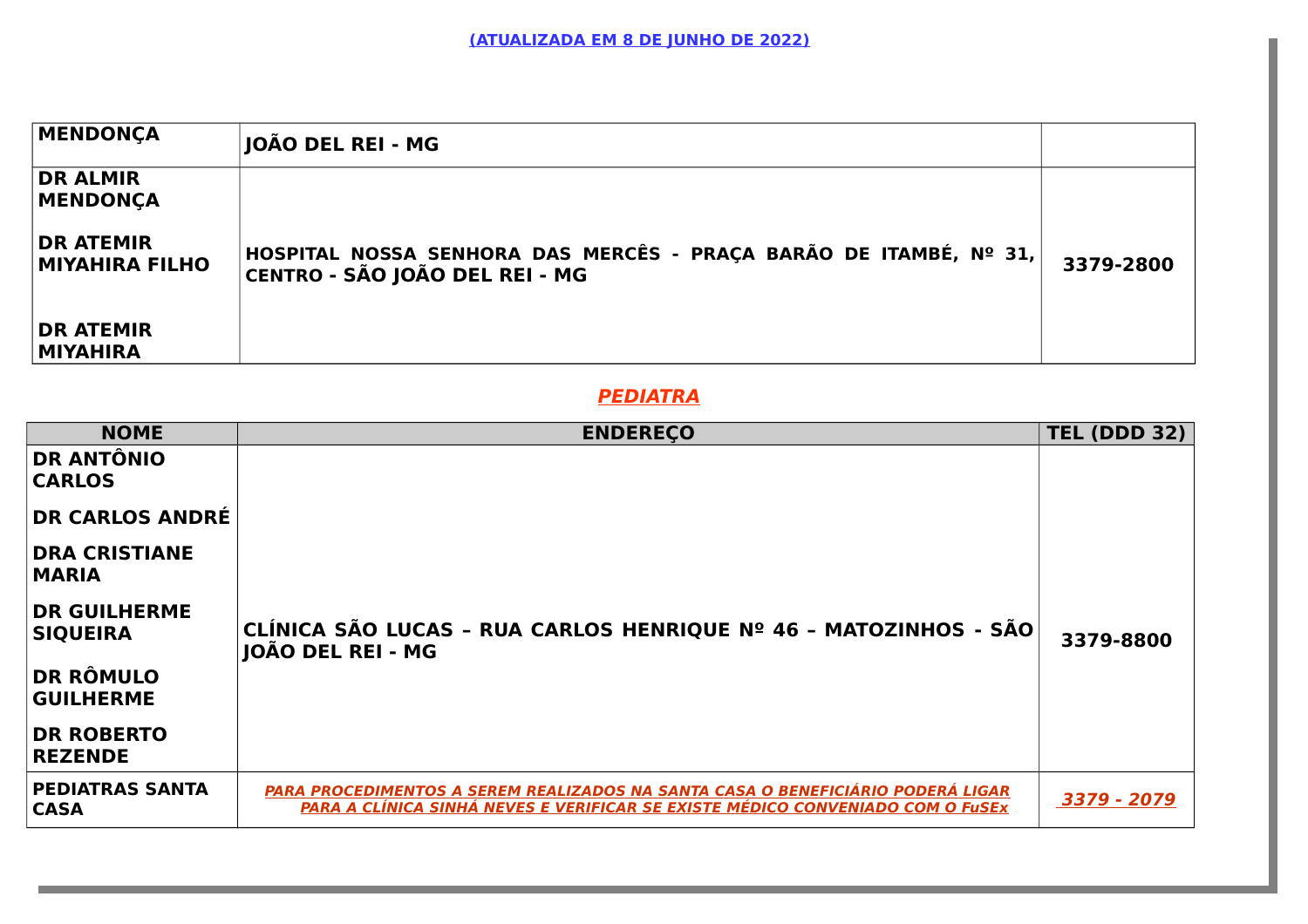| <b>DR ANTÕNIO</b><br><b>CARLOS</b>          |                                                                                                     |           |
|---------------------------------------------|-----------------------------------------------------------------------------------------------------|-----------|
| <b>DR ANTÔNIO</b><br><b>GILBERTO</b>        |                                                                                                     |           |
| <b>DRA CRISTIANE</b><br><b>MARIA</b>        |                                                                                                     |           |
| <b>DR LUIZ ANTÔNIO</b><br><b>DE RESENDE</b> | HOSPITAL NOSSA SENHORA DAS MERCÊS - PRAÇA BARÃO DE ITAMBÉ, Nº 31,<br>CENTRO - SÃO JOÃO DEL REI - MG | 3379-2800 |
| <b>DR ROBERTO</b><br><b>REZENDE</b>         |                                                                                                     |           |
| <b>DR RÔMULO</b><br><b>GUILHERME</b>        |                                                                                                     |           |

# **PNEUMOLOGISTA**

| <b>NOME</b>                       | <b>ENDERECO</b>                                                                        | <b>TEL (DDD 32)</b> |
|-----------------------------------|----------------------------------------------------------------------------------------|---------------------|
| <b>DR HAMILTON</b>                |                                                                                        | 3379-8800           |
| <b>CAMPANATTI</b>                 | CLÍNICA SÃO LUCAS - RUA CARLOS HENRIQUE Nº 46 - MATOZINHOS - SÃO                       |                     |
| <b>DRA THAIS</b>                  | JOÃO DEL REI - MG                                                                      |                     |
| <b>EMANUELE</b>                   |                                                                                        |                     |
|                                   |                                                                                        | 3379-2043           |
| <b>DR RAFAEL</b><br><b>CHAVES</b> | CIAM - AVENIDA ANDRADE REIS (PRÉDIO DA SANTA CASA) - CENTRO - SÃO<br>JOÃO DEL REI - MG | 3379-2060           |
|                                   |                                                                                        | <b>WHATSAP</b>      |
|                                   |                                                                                        | 98408-9880          |
| <b>DRA THAIS</b>                  | HOSPITAL NOSSA SENHORA DAS MERCÊS - PRAÇA BARÃO DE ITAMBÉ, Nº 31,                      |                     |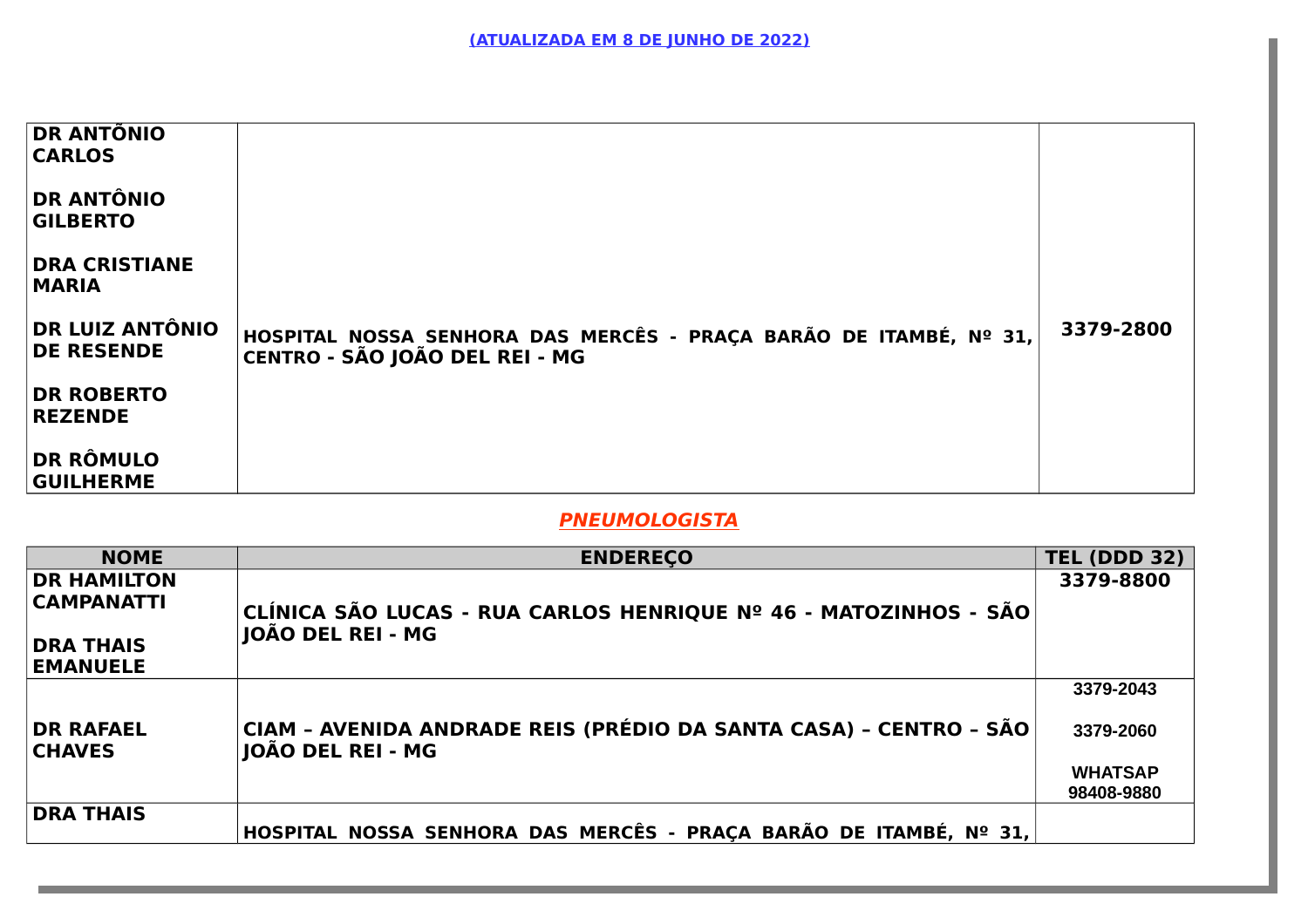| <b>EMANUELE</b><br><b>DR HAMILTON</b> |                                |           |
|---------------------------------------|--------------------------------|-----------|
| <b>CAMPANATTI</b>                     | CENTRO - SÃO JOÃO DEL REI - MG | 3379-2800 |
| <b>DR RAFAEL</b>                      |                                |           |
| <b>CHAVES</b>                         |                                |           |

# **PROCTOLOGISTA**

| <b>NOME</b>                                                                                 | <b>ENDERECO</b>                                                                       | <b>TEL (DDD 32)</b> |
|---------------------------------------------------------------------------------------------|---------------------------------------------------------------------------------------|---------------------|
| <b>DR WILLIAN</b>                                                                           | CLÍNICA SÃO LUCAS - RUA CARLOS HENRIQUE Nº 46 - MATOZINHOS - SÃO<br>JOÃO DEL REI - MG | 3379-8800           |
|                                                                                             |                                                                                       | 3379-2043           |
| <b>DR DANIEL</b><br>CIAM - AV. TIRADENTES - CENTRO, SÃO JOÃO DEL REI - MG<br><b>ZANETTI</b> | 3379-2060                                                                             |                     |
|                                                                                             |                                                                                       | <b>WHATSAP</b>      |
|                                                                                             |                                                                                       | 98408-9880          |

# **PSICOLOGIA**

| <b>NOME</b>             | <b>ENDERECO</b>                                                   | <b>TEL (DDD 32)</b> |
|-------------------------|-------------------------------------------------------------------|---------------------|
| <b>APARECIDA</b>        | RUA MARECHAL DEODORO, Nº 33, SALA 01, CENTRO - SÃO JOÃO DEL REI - |                     |
| MERCÊS                  | MG                                                                | 3371-7208           |
| <b>MARIA DAS</b>        | RUA MARECHAL DEODORO, Nº 33 SALA 01 CENTRO - SÃO JOÃO DEL REI -   |                     |
| MÊRCES                  | MG                                                                |                     |
| <b>PATRÍCIA BARBOSA</b> | ∣AV NOSSA SENHORA DO PILAR Nº 132 - CENTRO - MATOZINHOS - SÃO     | 3373-3527           |
| <b>AMORIM</b>           | IOÃO DEL REI - MG                                                 |                     |
| <b>SELENE DA SIVA</b>   | ÅN TIRADENTES, № 792, CENTRO - SÃO JOÃO DEL REI - MG              | 3371-8805           |
| <b>BINI</b>             |                                                                   |                     |
| <b>SANDRA PATRÍCIA</b>  | RUA DR GARCIA DE LIMA, Nº 30 SEGREDO - SÃO JOÃO DEL REI - MG      | 99132-0357          |
| <b>DAS NEVES LIMA</b>   |                                                                   |                     |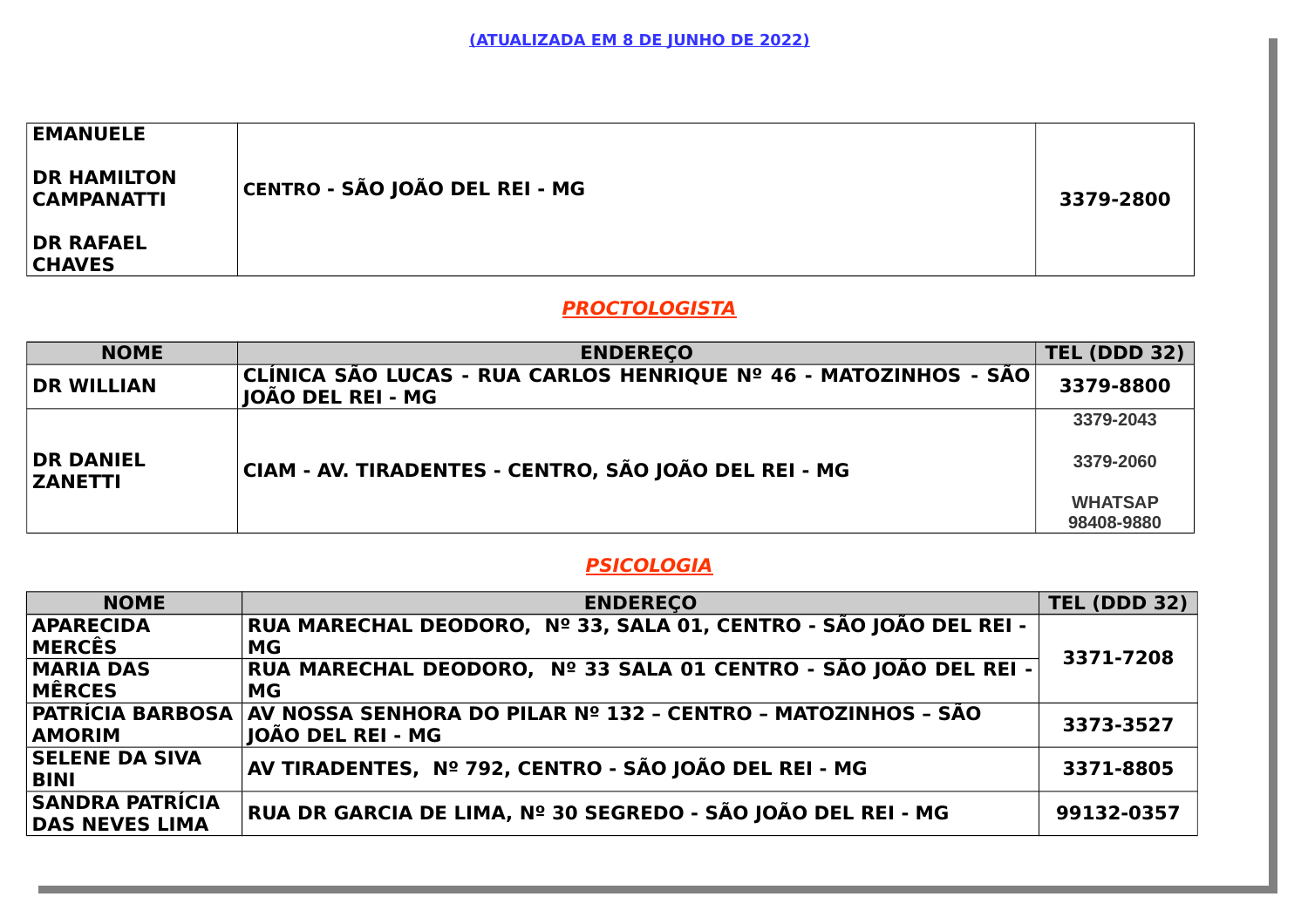| <b>STAEL LUIZA</b><br><b>VIEIRA</b><br><b>KENNY ALINE DE</b><br><b>SOUSA</b> | CLINVIDA - RUA ANTÔNIO ROCHA, Nº 75 A, CENTRO - SÃO JOÃO DEL REI -<br>MG                                             | 3373-3470                                  |
|------------------------------------------------------------------------------|----------------------------------------------------------------------------------------------------------------------|--------------------------------------------|
| <b>NATANNA KESSIA</b><br><b>NUNES</b>                                        | ∣MAURO FRANÇOSO  J T FISIO E FONO R. DR SALUSTRIANO, Nº 164  SEGREDO - SÃO JOÃO DEL                                  | 3372-2482                                  |
| <b>KAROLAINE</b><br><b>RIBEIRO</b>                                           | <b>REI - MG</b>                                                                                                      |                                            |
| MARIANA SILVA                                                                |                                                                                                                      | 3371-3490                                  |
| <b>ELLEN CAROLLINE</b>                                                       | CORPORY - RUA DOM SILVÉRIO, Nº 165 APTO 101 - DOM BOSCO - SÃO<br><b>IOÃO DEL REI - MG</b>                            | <b>WHASTAPP:</b><br>984615905              |
| <b>DANIEL VICENTE</b>                                                        | MEDIC MAX (ANTIGA MEDIC MAIS - VERTENTES) - AV. TIRADENTES, Nº 759<br>- CENTRO - SÃO JOÃO DEL REI - MG               | 98460-4686<br><b>WHATSAPP</b><br>3371-3589 |
| <b>SYLVIA GATIERE</b>                                                        | MEGA CLÍNICA - RUA DOM SILVÉRIO, Nº 85, LOJA 2 - DOM BOSCO - SÃO<br><b>IOÃO DEL REI - MG</b>                         | 3323-9935                                  |
| FÁTIMA APARECIDA<br><b>NEVES</b>                                             | CLINICA HELLEM DAYANE - RUA MAJOR ANTENOR DE CARVALHO, Nº 234 -<br>SÃO JUDAS TADEU - SÃO JOÃO DEL REI - MG           | 3371-2566                                  |
| <b>THAIS GISELE</b><br><b>RIBEIRO</b>                                        | <b>CLINICA DE OTORRINOLARINGOLOGIA DE BARBACENA</b><br>RUA MINAS GERAIS Nº 108 - CENTRO - BARBACENA - MG             | 3362-4816                                  |
| <b>CELUANA COSTA</b>                                                         | CLÍNICA SÃO LUCAS - RUA CARLOS HENRIQUE Nº 46 - MATOZINHOS - SÃO<br><b>IOÃO DEL REI - MG</b>                         | 3379-8800                                  |
| <b>BRUNO MONTEIRO</b><br>FÁTIMA APARECIDA                                    | CLINICA HELLEM DAYANE - RUA MAJOR ANTENOR DE CARVALHO, Nº 234 -<br>SÃO JUDAS TADEU (CAIEIRA) - SÃO JOÃO DEL REI - MG | 3371-2566                                  |
| <b>GABRIELA RIBEIRO</b><br>(ESPECIALIZADA EM                                 | CLÍNICA D'ORA - RUA AURELIANO MOURÃO, Nº 40 - CENTRO - SÃO JOÃO<br><b>DEL REI - MG</b>                               | 3371-4760                                  |
|                                                                              |                                                                                                                      |                                            |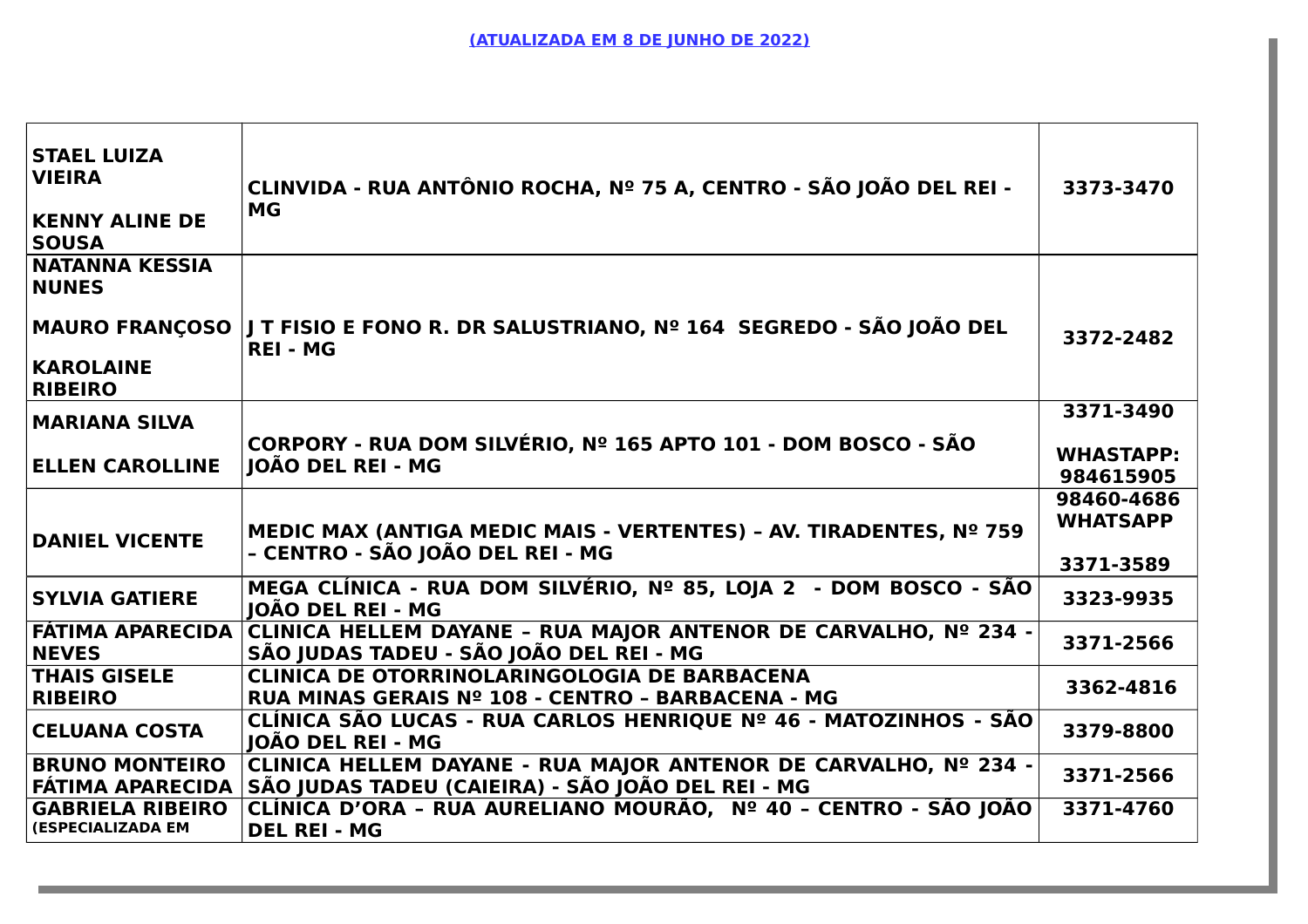| <b>FAMÍLIA)</b>                            |                                                                              |                              |
|--------------------------------------------|------------------------------------------------------------------------------|------------------------------|
| <b>CONCEIÇÃO</b><br><b>APARECIDA PIRES</b> | CLISAN RUA JESUS SILVA, Nº 521 - MATOZINHOS - SÃO JOÃO DEL REI - MG          | 3371-6275                    |
| <b>THAIS IZABELE DE</b><br><b>SENA</b>     | CLINICA ZUGAIAR - R. CEL. TAMARINDO, 230 - CENTRO - SÃO JOÃO DEL REI<br>- MG | 99812-7969                   |
| <b>THAÍSE DE CASTRO JOÃO DEL REI - MG</b>  | CIAM - AVENIDA ANDRADE REIS (PRÉDIO DA SANTA CASA) - CENTRO - SÃO            | 3379-2043<br>3379-2060       |
|                                            |                                                                              | <b>WHATSAP</b><br>98408-9880 |

### **PSIQUIATRA**

| <b>NOME</b>       | <b>ENDERECO</b>                                                                                                   | <b>TEL (DDD 32)</b>     |
|-------------------|-------------------------------------------------------------------------------------------------------------------|-------------------------|
| <b>DR CONRADO</b> | (LOURENÇO E PIRES) RUA BALBINO DA CUNHA Nº 35, CENTRO - SÃO JOÃO<br><b>DEL REI - MG</b>                           | 3518-2806<br>99961-1109 |
| <b>DR CONRADO</b> | CLÍNICA SÃO LUCAS - RUA CARLOS HENRIQUE Nº 46 - MATOZINHOS - SÃO <br>JOÃO DEL REI - MG                            | 3379-8800               |
| <b>DR CONRADO</b> | <b> HOSPITAL NOSSA SENHORA DAS MERCÊS - PRAÇA BARÃO DE ITAMBÉ, № 31,</b><br><b>CENTRO - SÃO JOÃO DEL REI - MG</b> | 3379-2800               |

## **REUMATOLOGISTA**

| <b>NOME</b>      | <b>ENDERECO</b>                                                                               | <b>TEL (DDD 32)</b>          |
|------------------|-----------------------------------------------------------------------------------------------|------------------------------|
| DR DIOGO COUTO   |                                                                                               | 3379-2043                    |
| <b>DR SÉRGIO</b> | CIAM - AVENIDA ANDRADE REIS (PRÉDIO DA SANTA CASA) - CENTRO - SÃO<br><b>IOÃO DEL REI - MG</b> | 3379-2060                    |
| <b>MACHADO</b>   |                                                                                               | <b>WHATSAP</b><br>98408-9880 |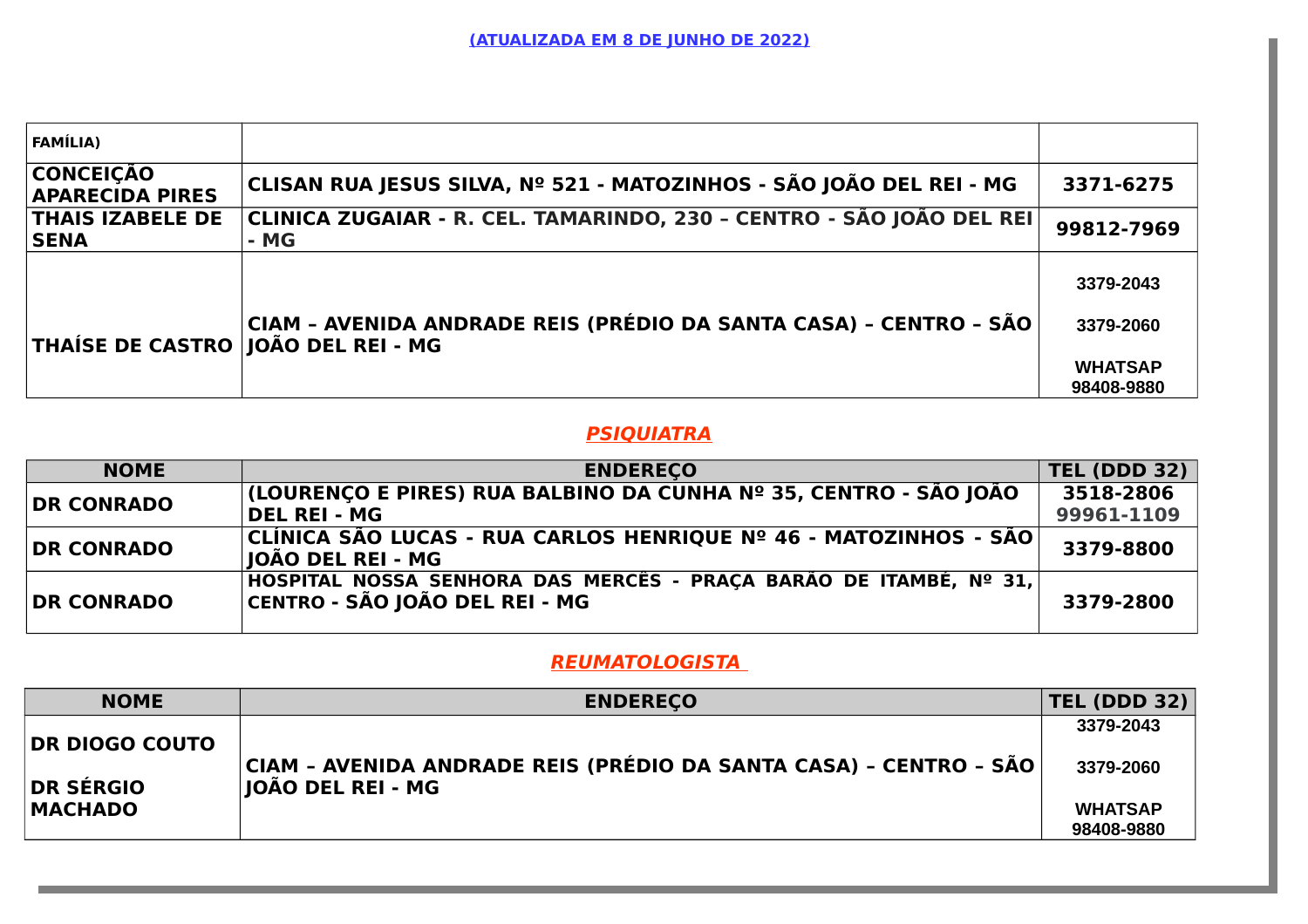| <b>DR DIOGO COUTO</b><br> HOSPITAL NOSSA SENHORA DAS MERCÊS - PRAÇA BARÃO DE ITAMBÉ, Nº 31, <br>CENTRO - SÃO JOÃO DEL REI - MG<br>3379-2800<br><b>DRA VIVIANE</b><br><b>ANGELINA</b> |
|--------------------------------------------------------------------------------------------------------------------------------------------------------------------------------------|
|--------------------------------------------------------------------------------------------------------------------------------------------------------------------------------------|

#### **TERAPIA OCUPACIONAL**

| <b>NOME</b>            | <b>ENDERECO</b>                                                                                             | <b>TEL (DDD 32)</b> |
|------------------------|-------------------------------------------------------------------------------------------------------------|---------------------|
| <b>MARLI APARECIDA</b> | <b>CLINICA DE OTORRINOLARINGOLOGIA DE BARBACENA - RUA MINAS GERAIS</b><br>∣Nº 108 - CENTRO - BARBACENA - MG | 3362-4816           |

## **UROLOGISTA**

| <b>NOME</b>                       | <b>ENDERECO</b>                                                                                     | TEL (DDD 32)                |
|-----------------------------------|-----------------------------------------------------------------------------------------------------|-----------------------------|
| <b>DR TARCÍSIO</b>                | CLÍNICA SÃO LUCAS - RUA CARLOS HENRIQUE Nº 46 - MATOZINHOS - SÃO<br><b>IOÃO DEL REI - MG</b>        | 3379-8800                   |
| <b>DR LUCAS CHAVES</b>            | INSTITUTO DE CARDIOLOGIA DE BARBACENA LTDA, RUA NORMA STEFANI,<br>Nº 90 - CENTRO - BARBACENA - MG   | 3331-5091                   |
| <b>DR PEDRO</b>                   |                                                                                                     |                             |
| <b>CORDEIRO</b>                   |                                                                                                     | 3379-2043                   |
| <b>DR SÉRGIO</b><br><b>VELOSO</b> | CIAM - AVENIDA ANDRADE REIS (PRÉDIO DA SANTA CASA) - CENTRO - SÃO<br>JOÃO DEL REI - MG              | 3379-2060<br><b>WHATSAP</b> |
| <b>DR PAULO</b><br><b>ROBERTO</b> |                                                                                                     | 98408-9880                  |
| Dr Emanuel Reis                   | HOSPITAL NOSSA SENHORA DAS MERCÊS - PRAÇA BARÃO DE ITAMBÉ, Nº 31,<br>CENTRO - SÃO JOÃO DEL REI - MG | 3379-2800                   |
| Dr SÉRGIO                         |                                                                                                     |                             |
| <b>GERALDO</b>                    |                                                                                                     |                             |
| <b>TARCÍSIO</b>                   |                                                                                                     |                             |